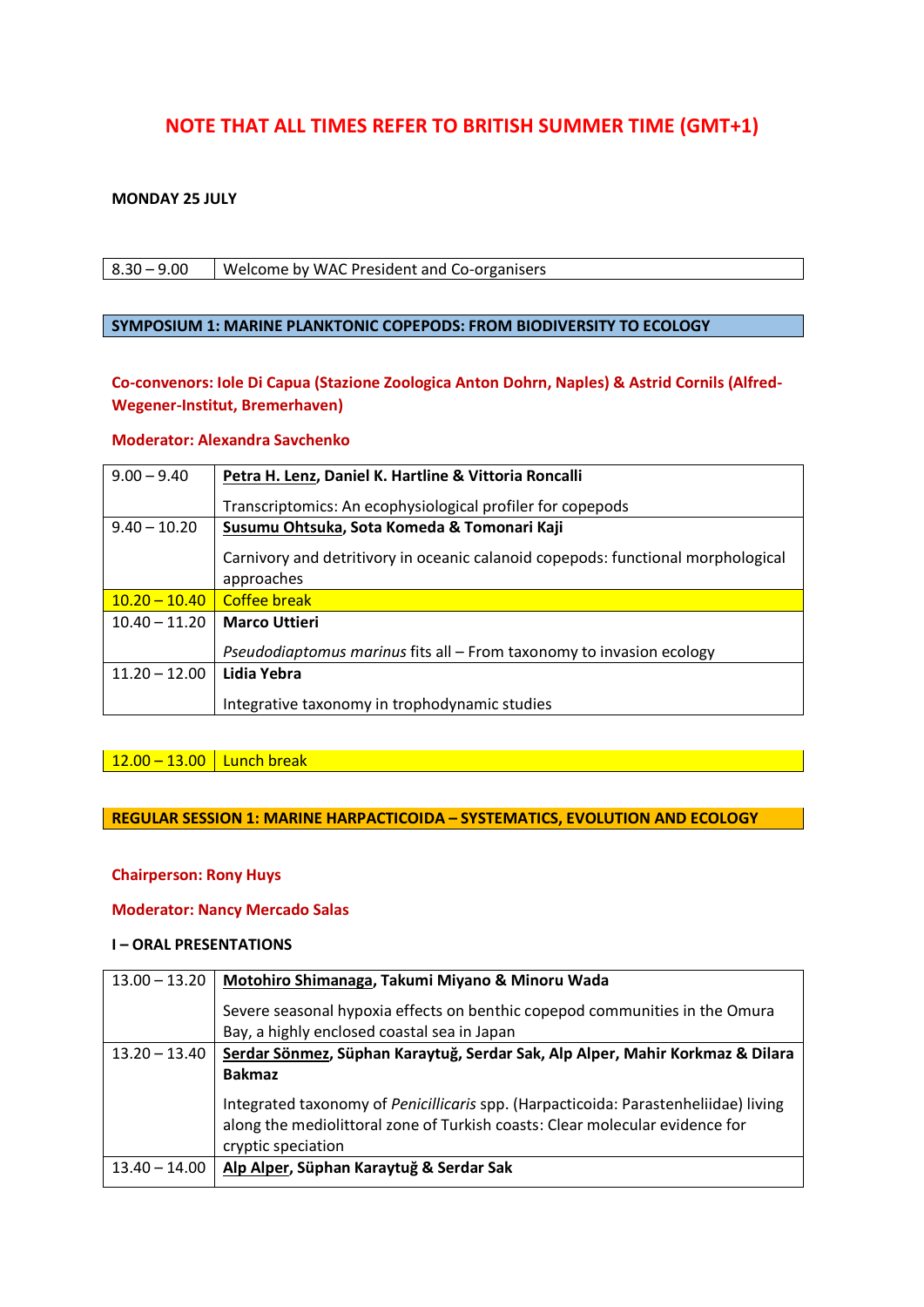|                 | Taxonomic revision of the genus Nannomesochra Gurney, 1932 (Copepoda,<br>Harpacticoida) with description of three new species |
|-----------------|-------------------------------------------------------------------------------------------------------------------------------|
| $14.00 - 14.20$ | Seher Kuru, Serdar Sönmez & Süphan Karaytuğ                                                                                   |
|                 | Partial taxonomic revision of the genera Klieonychocamptus Noodt, 1958 and                                                    |
|                 | Echinolaophonte Nicholls, 1941 (Copepoda, Harpacticoida, Laophontidae) with                                                   |
|                 | short remarks on their phylogeny                                                                                              |
| $14.20 - 14.40$ | Songül Yurtdaş, Süphan Karaytuğ & Serdar Sönmez                                                                               |
|                 | Towards the revision of the genus Laophonte Philippi, 1840 (Copepoda,                                                         |
|                 | Harpacticoida): Developmental stages of L. cornuta Philippi, 1840 and taxonomic                                               |
|                 | remarks on the L. cornuta species complex                                                                                     |
| $14.40 - 15.00$ | Nuran Özlem Yildiz & Süphan Karaytuğ                                                                                          |
|                 | Taxonomic revision of Nitocra affinis Gurney, 1927 species group (Harpacticoida:<br>Ameiridae)                                |

# $15.00 - 15.20$  Coffee break

#### **II – LIGHTNING TALKS**

| $15.20 - 15.25$ | Supawadee Chullasorn, Pawana Kangtia, Pradchek Klangsin, Sujittra Sorntang &                                                              |
|-----------------|-------------------------------------------------------------------------------------------------------------------------------------------|
|                 | <b>Sung Joon Song</b>                                                                                                                     |
|                 | A new species of Leptastacus T. Scott, 1906 (Copepoda: Harpacticoida:                                                                     |
|                 | Leptastacidae) from the intertidal sandy beaches in Thailand                                                                              |
| $15.25 - 15.30$ | Süphan Karaytuğ, Serdar Sak, Serdar Sönmez & Okan Külköylüoğlu                                                                            |
|                 | First and preliminary results on the Harpacticoida fauna of five islands in Western<br>Antarctica                                         |
| $15.30 - 15.35$ | Cennet Arslan, Süphan Karaytuğ & Serdar Sönmez                                                                                            |
|                 | Towards the revision of <i>Phyllopodopsyllus</i> T. Scott, 1906 (Copepoda,<br>Harpacticoida) species distributed along the Turkish coasts |
| $15.35 - 15.40$ | Lesya Garlitska, Andrey Azovsky & Elena Chertoprud                                                                                        |
|                 | Community-level spatiotemporal synchrony: new metric and application to White<br>Sea meiobenthic harpacticoids                            |
| $15.40 - 15.45$ | Michele Sciberras & Catalina Di Rossi                                                                                                     |
|                 | The influence of riverine input on marine meiobenthic copepods                                                                            |

#### **III – THEMATIC POSTERS**

### **Hui Gao**

Community characteristics and influencing factors of meiofauna in Beihai Mangrove Reserve, Guangxi, China

#### **Alper Kabaca & Serdar Sak**

A new species of the monotypic Genus *Troglophonte* Huys & Lee, 2000 (Copepoda, Harpacticoida, Laophontidae)

### **Fanghong Mu, Ye Zhang, Yingchun Song, Juan Wang, Hui Gao & Ran Hong**

Abundance of leaf litter-dwelling harpacticoid from tropical and subtropical mangroves of China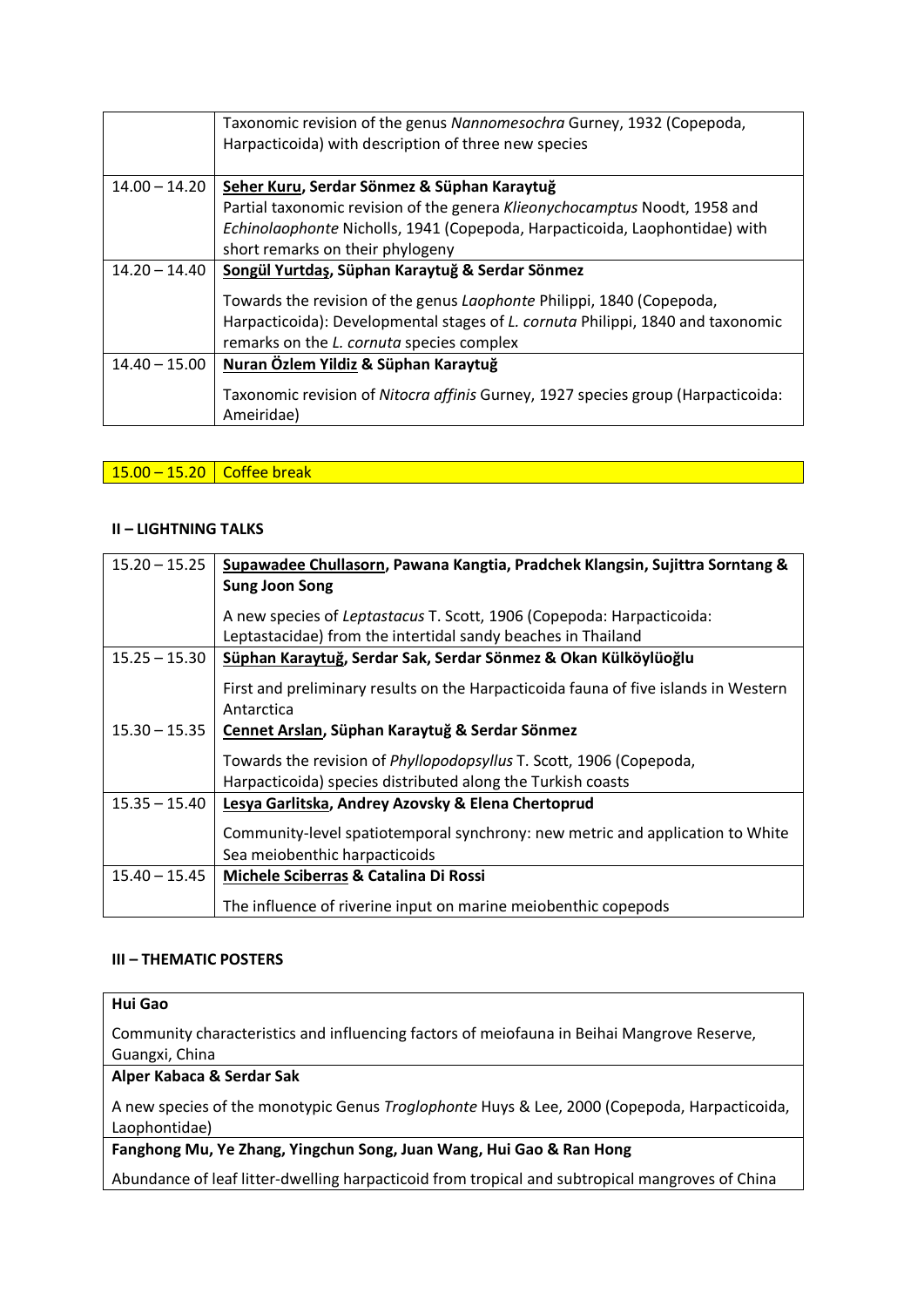### **Ran Hong**

Potential food sources of meiofauna in mangrove forests

#### **Portianko Valentyn**

Harpacticoid copepod fauna of algal foulings in the Snake Island water area on the verge of the transition from ecological to mesotrophic to eutrophic

### **Neelima Vasu K., S. Bijoy Nandan & Regina Hershey**

Morphological studies of some epibenthic harpacticoid copepods from lagoon waters of Kadmat Island of Southeastern Arabian Sea

# **Juan Wang**

Community characteristics of meiofauna in two mangrove reserves in Fujian Province

### 15.45 – 16.00  $\vert$  Additional Q&A Session 1

#### **REGULAR SESSION 2: MARINE PLANKTON I**

#### **Chairperson: Mark Ohman**

### **Moderator: James Bernot**

| $16.00 - 16.20$ | Hans G. Dam, James A. deMayo, Gihong Park, Lydia Norton, Michael B.<br>Finiguerra, Hannes Baumann, Reid S. Brennan & Melissa H. Pespeni |
|-----------------|-----------------------------------------------------------------------------------------------------------------------------------------|
|                 | Rapid, but limited, adaptation of Acartia species to combined warming and<br>acidification                                              |
| $16.20 - 16.40$ | James A. deMayo, Michael B. Finiguerra, Reid S. Brennan, Melissa H. Pespeni,<br>Hannes Baumann, Hans G. Dam                             |
|                 | Variable trade-offs and costs following climate change adaptation in Acartia<br>species                                                 |
| $16.40 - 17.00$ | <b>Matthew Sasaki &amp; Hans G. Dam</b>                                                                                                 |
|                 | Synthesizing global patterns in copepod thermal limits                                                                                  |
| $17.00 - 17.20$ | Ewaldo Leitão, Gihong Park, Lydia Norton, Josiah Grzywacz, Jessie Steadman,                                                             |
|                 | Luciana Santoferrara, George McManus & Hans G. Dam                                                                                      |
|                 | A 20-year retrospective analysis of Long Island Sound copepod trends in the 21 <sup>st</sup>                                            |
|                 | century                                                                                                                                 |
| $17.20 - 17.40$ | Reid S. Brennan, James A. deMayo, Hans G. Dam, Michael Finiguerra, Hannes                                                               |
|                 | Baumann, Vince Buffalo & Melissa H. Pespeni                                                                                             |
|                 | Experimental evolution reveals the synergistic genomic mechanisms of adaptation                                                         |
|                 | to ocean warming and acidification in a marine copepod                                                                                  |

17.40 – 18.00 | Additional Q&A Session 2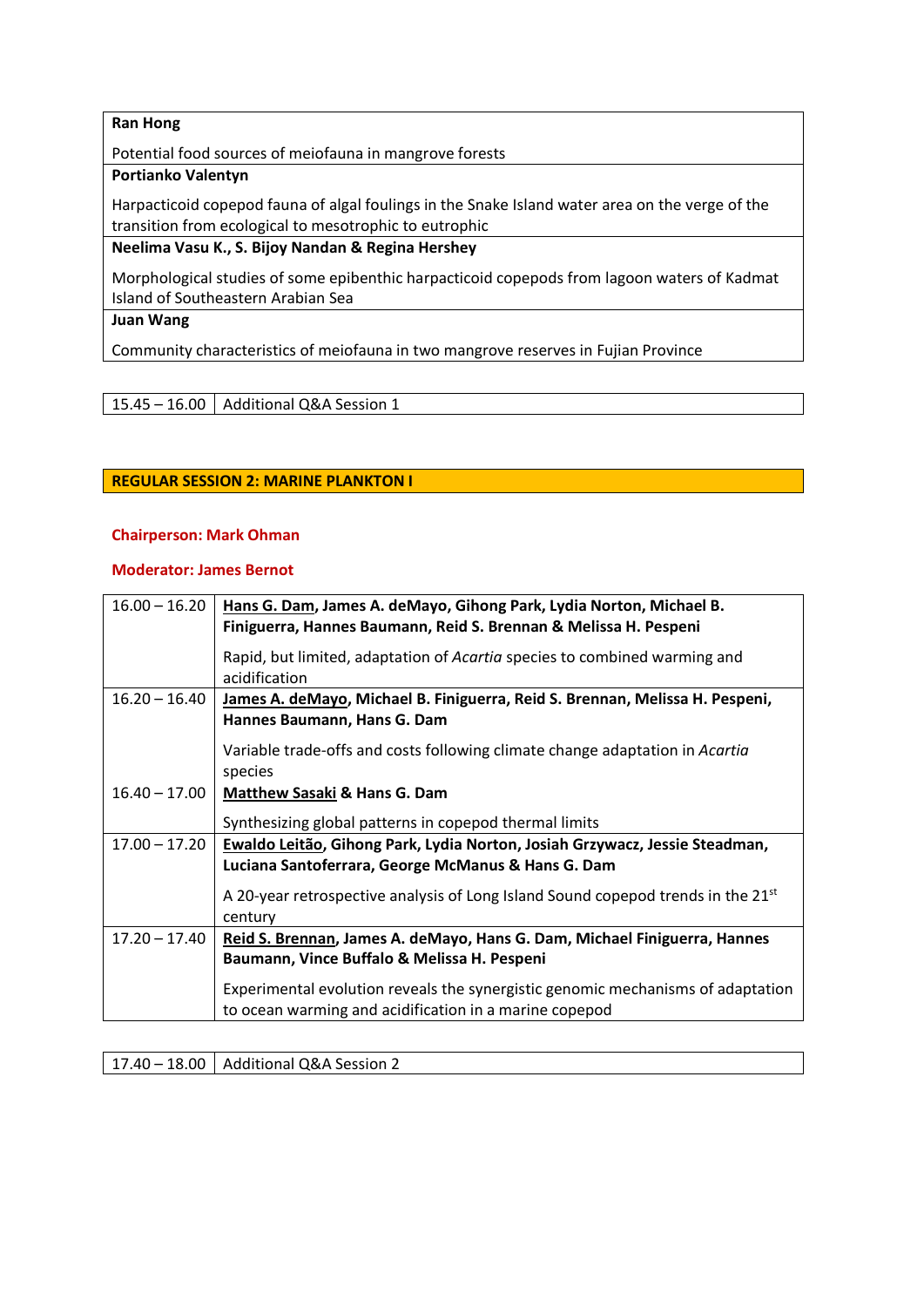#### **TUESDAY 26 JULY**

# **REGULAR SESSION 3: FRESHWATER COPEPODS I**

#### **Chairperson: Diana M. P. Galassi**

### **Moderator: Tiziana Di Lorenzo**

| $8.40 - 9.00$   | Mattia Di Cicco, Tiziana Di Lorenzo, Barbara Fiasca & Diana M.P. Galassi             |
|-----------------|--------------------------------------------------------------------------------------|
|                 | Unravelling the sub-lethal effects of diclofenac on the swimming behaviour of the    |
|                 | freshwater interstitial crustacean Bryocamptus pygmaeus (Crustacea, Copepoda,        |
|                 | Harpacticoida)                                                                       |
| $9.00 - 9.20$   | Maria Cristina Bruno, Stefano Brighenti & Monica Tolotti                             |
|                 | Copepods coping with harsh environments: a case study in a deglaciating Alpine       |
|                 | area                                                                                 |
| $9.20 - 9.40$   | Barbara Fiasca, Ilaria Vaccarelli, Mattia Di Cicco, Agostina Tabilio Di Camillo,     |
|                 | Francesco Cerasoli, Tiziana Di Lorenzo, Isabella S. Liso, Mario Parise & Diana M.    |
|                 | P. Galassi                                                                           |
|                 | Coping with the "Racovitzan impediment" in caves: unexpected discoveries open        |
|                 | new horizons to the knowledge of groundwater copepods in southern Italy              |
| $9.40 - 10.00$  | Francesco Cerasoli, Mattia Di Cicco, Ilaria Vaccarelli, Barbara Fiasca, Tiziana Di   |
|                 | Lorenzo & Diana M. P. Galassi                                                        |
|                 | Relationships between discharge and temporal changes of copepod diversity from       |
|                 | groundwater-fed springs in Central Italy: implications for conservation in a global  |
|                 | change scenario                                                                      |
| $10.00 - 10.20$ | Ilaria Vaccarelli, Fabio Stoch, Mattia Di Cicco, Barbara Fiasca, Francesco Cerasoli, |
|                 | Stefano Mammola & Diana M. P. Galassi                                                |
|                 | Disentangling the effects of multiple environmental factors in shaping copepod       |
|                 | distributions in cave waters: a lesson from the Lessinian unsaturated karst (north-  |
|                 | eastern Italy)                                                                       |

10.20 – 10.40 | Additional Q&A Session 3

# 10.40 – 11.00 Coffee break

#### **REGULAR SESSION 4: COPEPOD ANATOMY**

#### **Chairperson: Alexandra Savchenko**

### **Moderator: Nancy Mercado Salas**

| $11.00 - 11.20$ Sota Komeda, Yasuhide Nakamura, Akihiro Tuji, Koki Tokuhiro, Masayuki<br>Yoshida & Susumu Ohtsuka              |
|--------------------------------------------------------------------------------------------------------------------------------|
| Novel discovery of sensory cells and organelles from oceanic detritivorous<br>calanoids: Ultrastructure and presumed functions |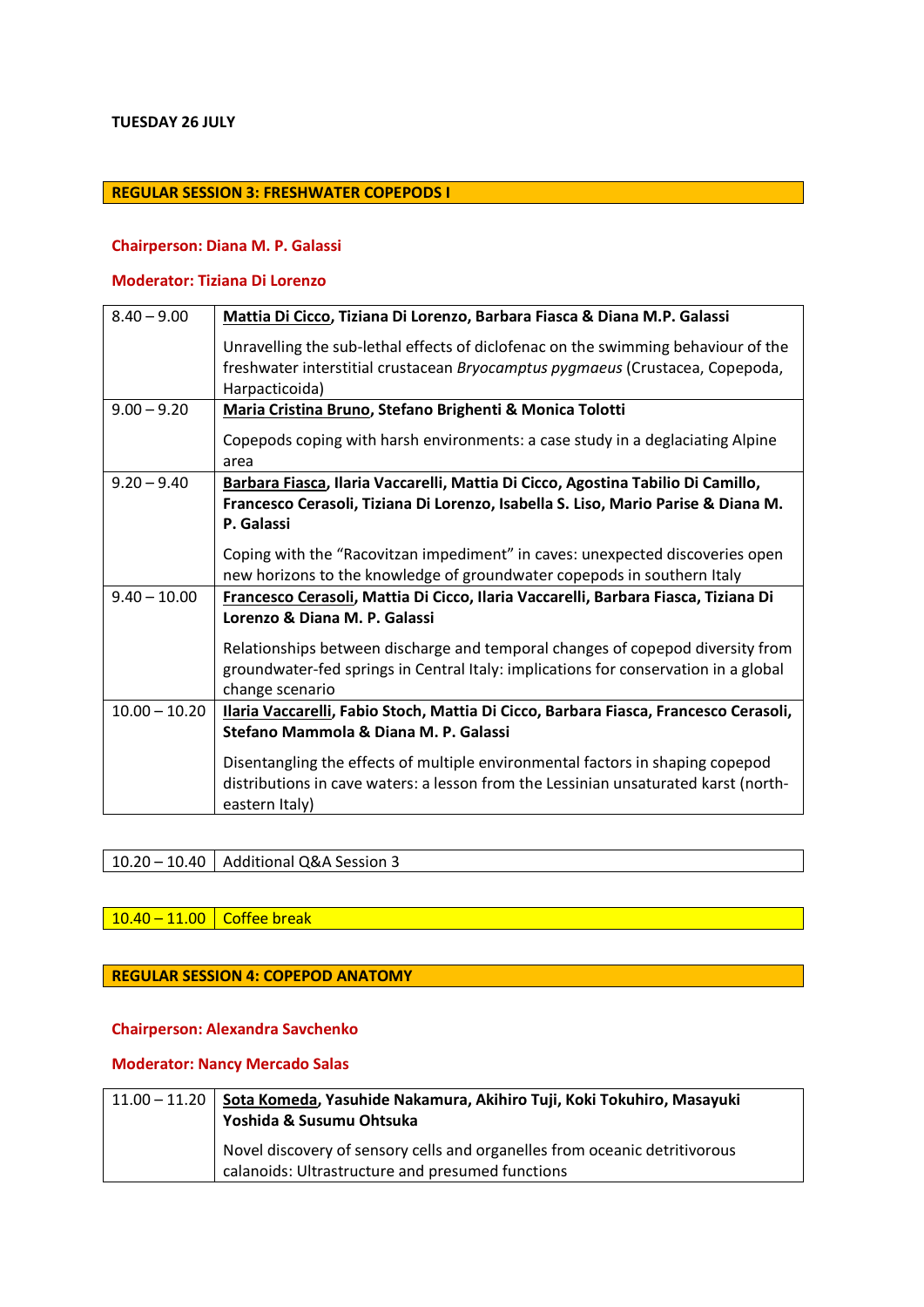| $11.20 - 11.40$ | Daria A. Yurikova, Ksenia N. Kosobokova & Alexandra S. Savchenko                                                                        |
|-----------------|-----------------------------------------------------------------------------------------------------------------------------------------|
|                 | Comparison of morphology of the reproductive system and reproductive<br>strategies of cold-water calanoid copepods                      |
| $11.40 - 12.00$ | Atsushi Yamaguchi, Yunosuke Koguchi, Carin J. Ashjian & Katsunori Kimoto                                                                |
|                 | Quantification of volumes of the copepod gut in the body by using micro X-ray CT<br>scan: Comparison with the various shapes of the gut |
| $12.00 - 12.20$ | Irina Enshina, Aleksei Miroliubov, Darya Krupenko, Georgii Kremnev, Natalia                                                             |
|                 | Shunatova, Alexandra Savchenko & Rony Huys                                                                                              |
|                 | Microanatomy of the endoparasitic copepod Nucellicola sp. (Copepoda:<br>Chitonophilidae)                                                |

### 12.20 – 13.00 Lunch break

### **SYMPOSIUM 2: BIODIVERSITY AND EVOLUTION OF SYMBIOTIC COPEPODA**

### **Co-convenors: Danny Tang (Orange County Sanitation District) & Julianne Kalman Passarelli (Cabrillo Marine Aquarium)**

#### **Moderator: Daria Yurikova**

| $13.00 - 13.40$ | Susumu Ohtsuka, Yusuke Nishida, Yusuke Kondo, Danny Tang & Geoffrey A.<br><b>Boxshall</b>                              |
|-----------------|------------------------------------------------------------------------------------------------------------------------|
|                 | New discoveries on the development, life cycle and attachment mechanism of<br>Caligus                                  |
| $13.40 - 14.20$ | Rony Huys, Irina Enshina, Georgii Kremnev, Darya Krupenko, Alexey Miroliubov<br>& Alexandra Savchenko                  |
|                 | Origin of the Chitonophilidae: the pinnacle of radically divergent body plans in the<br>Copepoda                       |
| $14.20 - 14.40$ | <b>Coffee break</b>                                                                                                    |
| $14.40 - 15.20$ | Daisuke Uyeno                                                                                                          |
|                 | Recent progress in the study of the diversity of copepods associated with molluscs<br>in temperate and tropical waters |
| $15.20 - 15.45$ | <b>Susan Dippenaar</b>                                                                                                 |
|                 | A glimpse into the relationships and diversity of the Siphonostomatoida                                                |

### **REGULAR SESSION 5: COPEPOD PHYSIOLOGY AND BIOCHEMISTRY**

#### **Chairperson: Rony Huys**

#### **Moderator: Alexandra Savchenko**

| 15.45 – 16.05   Atsushi Yamaguchi, Yutaka Fukai, Yunosuke Koguchi & Fumiaki Beppu                                                                         |
|-----------------------------------------------------------------------------------------------------------------------------------------------------------|
| Rapid changes in copepod body color: observation of the large-sized planktonic<br>Neocalanus cristatus copepodite V stage induced by the light conditions |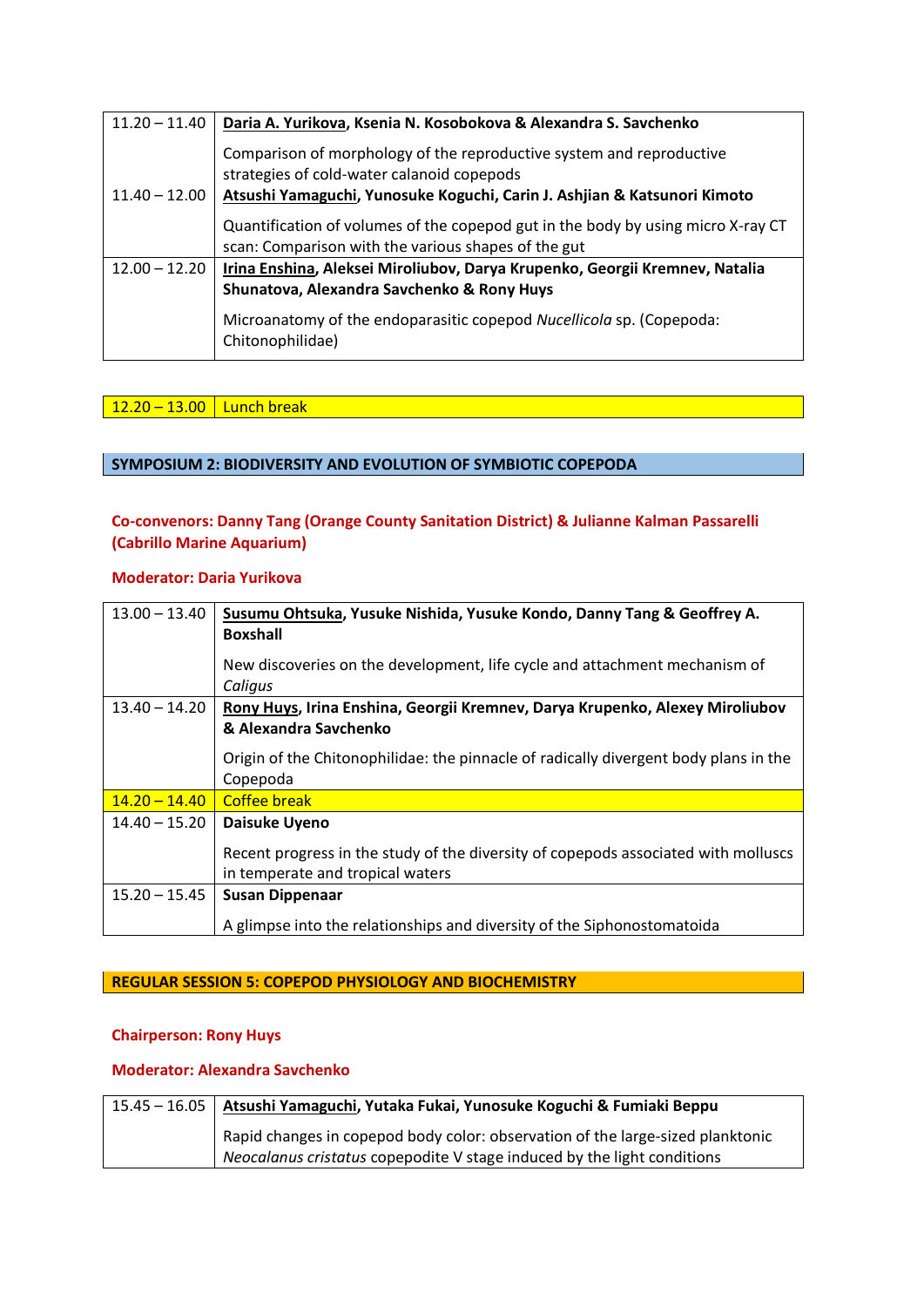| $16.05 - 16.25$ | Julieta Vigliano Relva, Jens Boyen & Marleen De Troch                                                                                                                       |
|-----------------|-----------------------------------------------------------------------------------------------------------------------------------------------------------------------------|
|                 | Linking physiology and biochemistry: effects of temperature increase on<br>metabolic rates and fatty acid content of the benthic copepod Platychelipus<br><i>littoralis</i> |
| $16.25 - 16.45$ | Robyn Sahota, Jens Boyen, Ilias Semmouri, Samuel Bodé & Marleen De Troch                                                                                                    |
|                 | An inter-order comparison of copepod fatty acid composition and biosynthesis in<br>response to a long-chain PUFA-deficient diet along a temperature gradient                |
| $16.45 - 17.05$ | Flavio Rotolo, Isabella Buttino & Ylenia Carotenuto                                                                                                                         |
|                 | Physiological and molecular effects of nickel in two congeneric copepod species                                                                                             |

 $\sqrt{17.05 - 17.20}$  Additional Q&A Session 5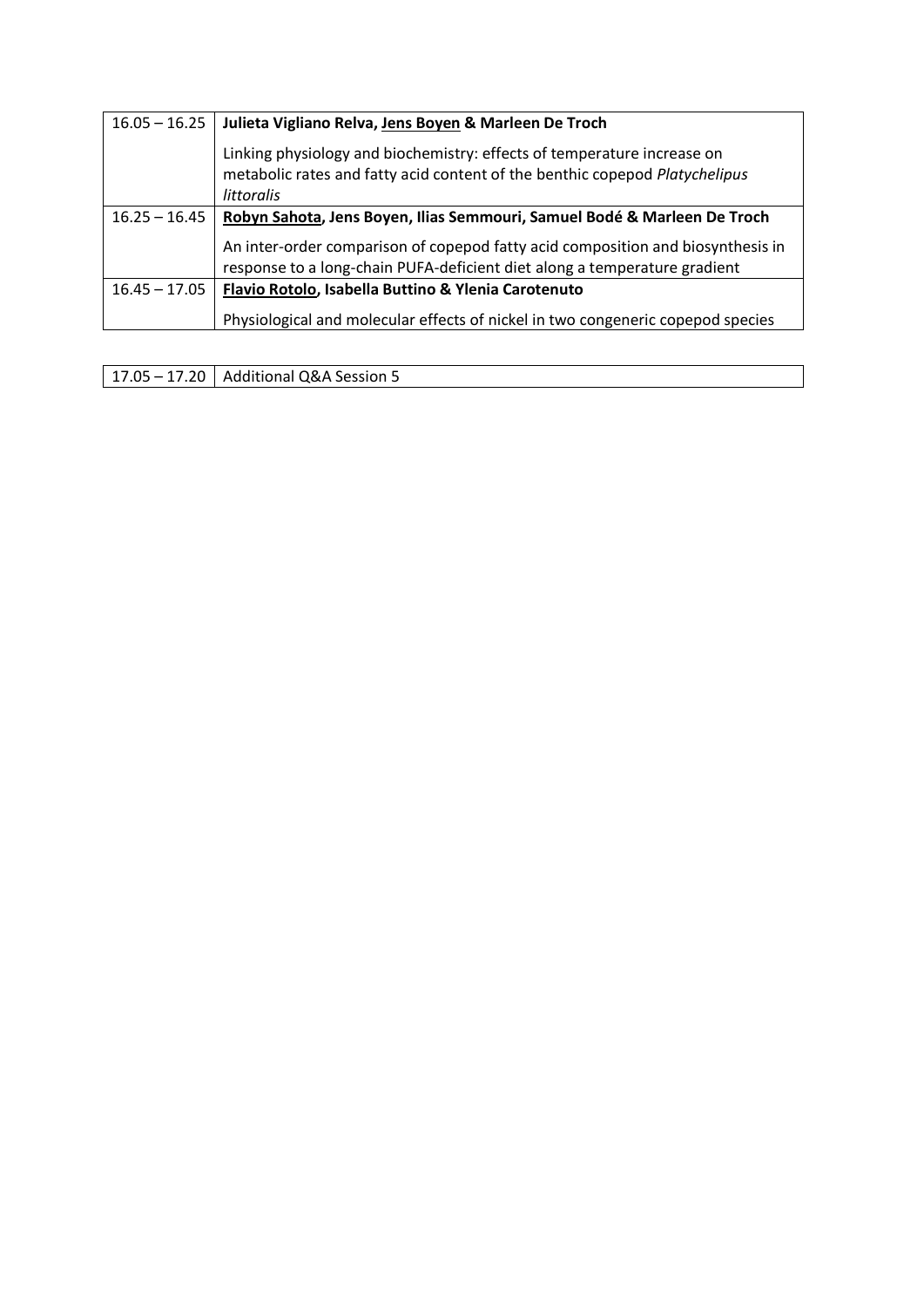#### **WEDNESDAY 27 JULY**

### **REGULAR SESSION 6: MARINE PLANKTON II**

#### **Chairperson: Marco Uttieri**

### **Moderator: Maria Cristina Bruno**

#### **I – ORAL PRESENTATIONS**

| $9.00 - 9.20$   | Fabio Benedetti, Jonas Wydler & Meike Vogt                                       |
|-----------------|----------------------------------------------------------------------------------|
|                 | Patterns and drivers of copepod functional diversity in the global surface ocean |
| $9.20 - 9.40$   | Jordan Toullec, Alice Delegrange, Adélaïde Perruchon, Gwendoline Duong,          |
|                 | Vincent Cornille & Michaël Hermoso                                               |
|                 | Coccolithophores allometry of inorganic carbon enhance copepod feeding           |
|                 | response                                                                         |
| $9.40 - 10.00$  | <b>Leonid Svetlichny &amp; Marco Uttieri</b>                                     |
|                 | Temperature-dependent escape performance in the cyclopoid copepod Oithona        |
|                 | davisae                                                                          |
| $10.00 - 10.20$ | Jenny Huggett, Margaux Noyon, Jacob Carstensen & David Walker                    |
|                 | Agulhas Bank copepods – spatial patterns and long-term variability               |
| $10.20 - 10.40$ | Maya Bode-Dalby, Randi Würth, Lívia Dias Fernandes de Oliveira, Tarron           |
|                 | Lamont, Hans M. Verheye, Anna Schukat, Wilhelm Hagen & Holger Auel               |
|                 | Small is beautiful - The importance of small copepods in carbon budgets of the   |
|                 | southern Benguela upwelling system                                               |

# 10.40 – 11.00 Coffee break

# **Chairperson: Astrid Cornils**

#### **Moderator: Daria Yurikova**

| $11.00 - 11.05$ | Lilia Mellak & Aziz Hafferssas                                                                                       |
|-----------------|----------------------------------------------------------------------------------------------------------------------|
|                 | Spatio-temporal evolution of copepod abundances along the Algerian coast in the<br>south Mediterranean $(1°W - 8°E)$ |
| $11.05 - 11.10$ | Jessica Vannini, Daniele Bellardini, Ylenia Carotenuto, Domenico D'Alelio,                                           |
|                 | Priscilla Licandro & Maria Grazia Mazzocchi                                                                          |
|                 | Copepod diversity and production along the Campania Coasts (Mediterranean                                            |
|                 | Sea)                                                                                                                 |
| $11.10 - 11.15$ | Yunosuke Koguchi, Koki Tokuhiro, Carin J. Ashjian, Robert G. Campbell & Atsushi                                      |
|                 | Yamaguchi                                                                                                            |
|                 | Inter-species comparison of the copepodite stage morphology, vertical                                                |
|                 | distribution, and seasonal population structure of five sympatric mesopelagic                                        |
|                 | aetideid copepods in the Western Arctic Ocean                                                                        |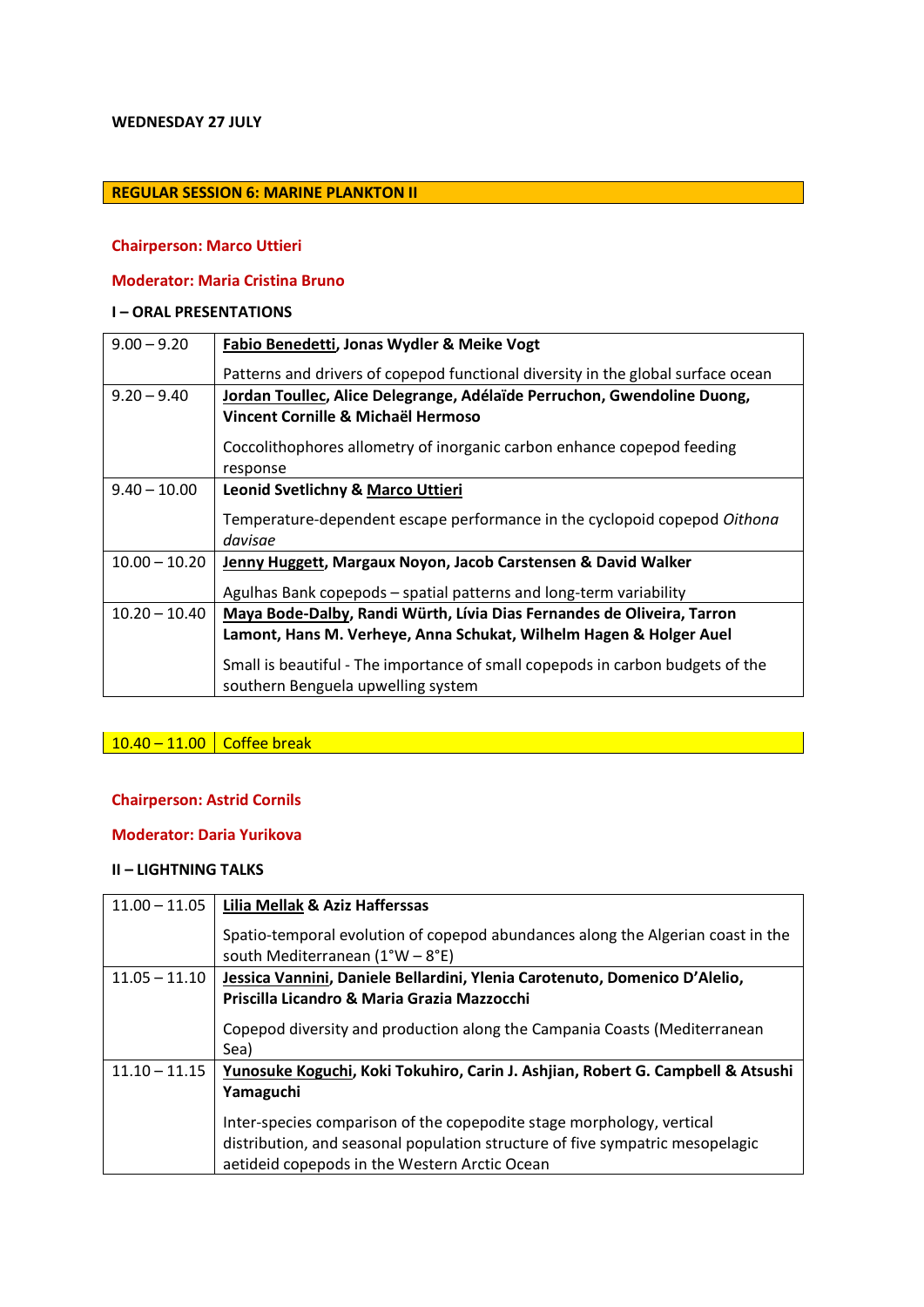| $11.15 - 11.20$ | Sun-Hee Lee, Li-Chun Tseng, Yanguo Wang, Jiang-Shiou Hwang & Juan Carlos<br><b>Molinero</b>    |
|-----------------|------------------------------------------------------------------------------------------------|
|                 | Contrasting responses of planktonic copepods and jellyfish to changes in                       |
|                 | ecosystem stability in the Northern Taiwan coast                                               |
| $11.20 - 11.25$ | Alexandra Hahn & Reid Brennan                                                                  |
|                 | Effects of plasticity and adaptation on the seasonal thermal tolerance of Baltic<br>copepods   |
| $11.25 - 11.30$ | Marco Cifoni & Maria Grazia Mazzocchi                                                          |
|                 | Microplastic ingestion by copepod species in the Gulf of Naples (Western<br>Mediterranean Sea) |
| $11.30 - 11.35$ | <b>Genuario Belmonte</b>                                                                       |
|                 | A new species of <i>Stygocyclopia</i> (Calanoida, Pseudocyclopiidae) confirms the              |
|                 | Tethyan distribution of anchialine organisms                                                   |

### **III – THEMATIC POSTERS**

**Vera Vukanić & Dušan Vukanić**

Diversity of Copepoda in deeper Southern Adriatic Sea (NE Mediterranean)

**Paul Bertrand Sob Nangou, Juan Carlos Molinero Juan Carlos & Serge Hubert Zebaze Togouet**

Climate effects on planktonic copepods in the Gulf of Guinea

**Tuba Terbıyık Kurt, İbrahim Tan, Funda Üstün, Tamar Guy-Haim & Ximena Velasquez**

The status of non-indigenous copepod species in eutrophicated İzmir Bay (Aegean Sea) **Ashish Sahu**

The Ocean's gloriousness: Bioluminescent copepods

# 11.35 – 12.00 | Additional Q&A Session 6

# $12.00 - 13.00$  Lunch break

# **REGULAR SESSION 7: MARINE PLANKTON III**

### **Chairperson: Iole Di Capua**

### **Moderator: Nancy Mercado Salas**

#### **I – ORAL PRESENTATIONS**

| $13.00 - 13.20$ | Érica C. Becker, Luis C. P. de Macedo-Soares, Manoela C. Brandão, Maria Grazia                                                            |
|-----------------|-------------------------------------------------------------------------------------------------------------------------------------------|
|                 | Mazzocchi & Andrea S. Freire                                                                                                              |
|                 | Ecological mechanisms shaping copepod functional diversity along biogeographic<br>zones in the Southwestern Atlantic and Antarctic waters |
| $13.20 - 13.40$ | Lauren Ashlock, Chelsea Darwin, Jessica Crooker, James deMayo, Hans Dam &                                                                 |
|                 | <b>Melissa Pespeni</b>                                                                                                                    |
|                 | Developmental temperature defines thermal tolerance in copepods                                                                           |
| $13.40 - 14.00$ | Alexander Barth & Joshua Stone                                                                                                            |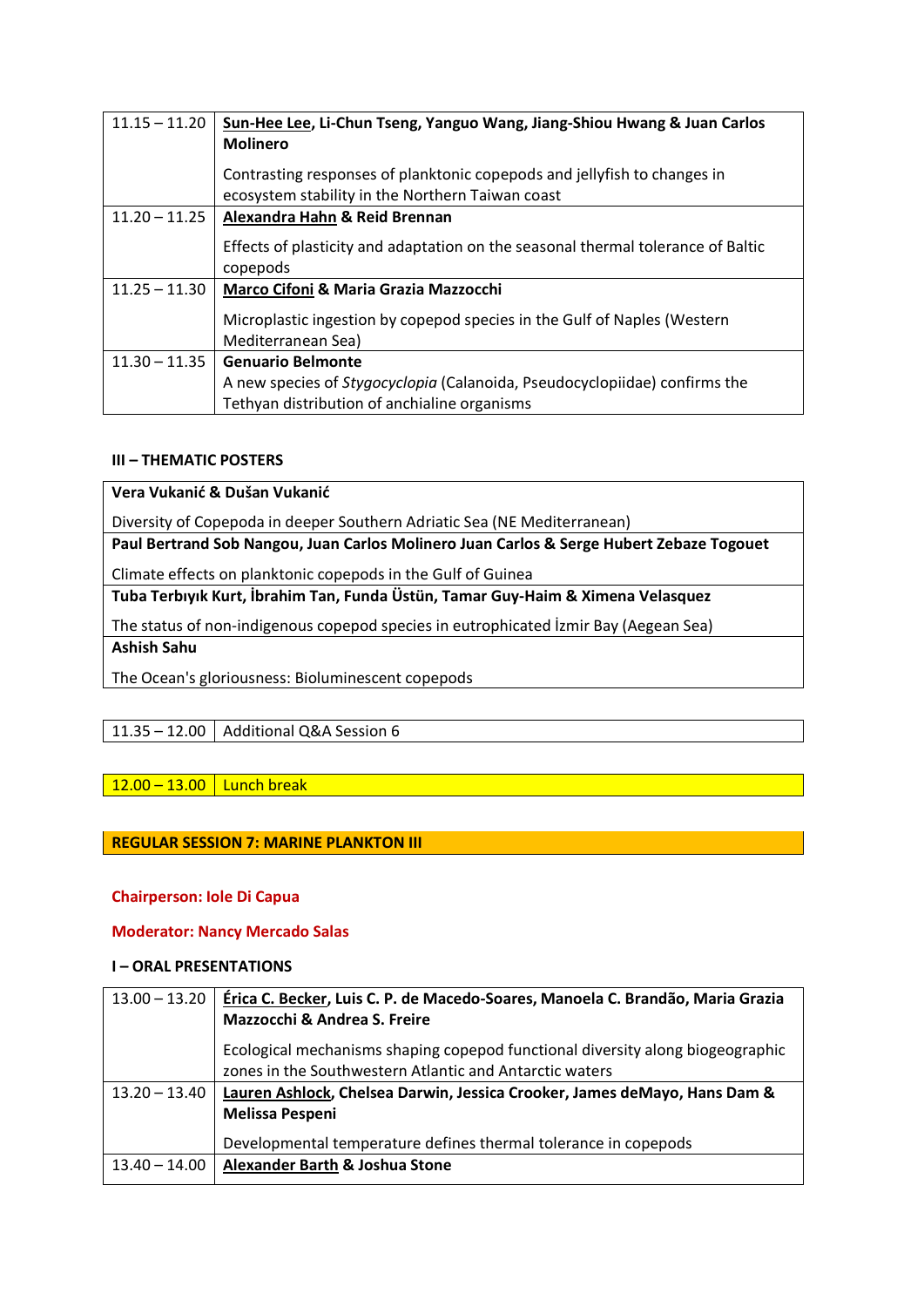|                 | The morphology of migrators: how diel vertical migration varies between copepod |
|-----------------|---------------------------------------------------------------------------------|
|                 | morphotypes                                                                     |
| $14.00 - 14.20$ | Karl Edward Velázquez-Ornelas, Michel Edmond Hendrickx-Reners & Eduardo         |
|                 | Suárez-Morales                                                                  |
|                 | Taxonomical composition and geographical distribution of the marine deep-water  |
|                 | Calanoida (Crustacea: Copepoda) in the Gulf of California, México               |
| $14.20 - 14.40$ | Gabriel Bittencourt Farias, Juan-Carlos Molinero, Sigrid Neumann Leitão, Mauro  |
|                 | de Melo Júnior & Pedro Augusto Mendes de Castro Melo                            |
|                 | The demersal copepod community of a Southwestern Tropical Atlantic coastal      |
|                 | reef between a dry and rainy season                                             |
| $14.40 - 15.00$ | Aurora Gaona-Hernández, Sharon Z. Herzka-Llona, Lorena P. Linacre-Rojas, Enric  |
|                 | Sanz-Pallas, Rubén Lara-Lara, Jesus C. Compairé & Eduardo Suárez-Morales        |
|                 | Calanoid copepod community structure related to oceanographic conditions in     |
|                 | two contrasting regions of the southern Gulf of Mexico                          |

# 15.00 – 15.20 Coffee break and the state of the state of the state of the state of the state of the state of t

# **Chairperson: Hans Dam**

### **Moderator: James Bernot**

| $15.20 - 15.40$ | Mark D. Ohman, Sven Gastauer & Jeffrey S. Ellen                                  |
|-----------------|----------------------------------------------------------------------------------|
|                 | Zooglider detection of planktonic copepods across the California Current         |
|                 | Ecosystem                                                                        |
| $15.40 - 16.00$ | Natasha J. Hynes, Kimberley T.A. Davies, Christian Reiss, Jude van der Meer &    |
|                 | <b>Alexander Cerra</b>                                                           |
|                 | Using a glider-mounted shadowgraph camera for characterizing zooplankton         |
|                 | abundance and community composition in the Bay of Fundy, Canada                  |
|                 |                                                                                  |
| $16.00 - 16.20$ | Franco Antonio Rocha-Díaz, María Adela Monreal-Gómez, Erik Coria-Monter,         |
|                 | David Alberto Salas de León & Elizabeth Durán-Campos                             |
|                 | Copepods (Calanoida, Cyclopoida) and their relationship with the hydrography in  |
|                 | the southern Gulf of California (Mexico) during the summer season (June) of 2019 |
| $16.20 - 16.40$ | Ximena Velasquez, Arseniy R. Morov, Natalia Belkin, Tuba Terbiyik Kurt, Maxim    |
|                 | Rubin-Blum, Dan Tchernov, Dalit Meron & Tamar Guy-Haim                           |
|                 | Feeding strategy and dietary preference shape the microbiome of epipelagic       |
|                 | copepods in a warm nutrient-impoverished ecosystem                               |
| $16.40 - 17.00$ | <b>Kristie Rigby</b>                                                             |
|                 | Chemically mediated interactions play an important role in the ocean in terms of |
|                 | determining foraging choices and selection of mates and habitats                 |
|                 |                                                                                  |

|                   | $\vert$ 17.00 – 17.05 $\vert$ Joshua Stone & Dennis Allen                      |
|-------------------|--------------------------------------------------------------------------------|
|                   | Long-term changes in copepod populations of North Inlet Estuary, SC from 1981– |
|                   | 2017                                                                           |
| l 17.05 – 17.10 l | Bárbara Santos Menezes, Cristina de Oliveira Dias, Mateus Gustavo Chuqui,      |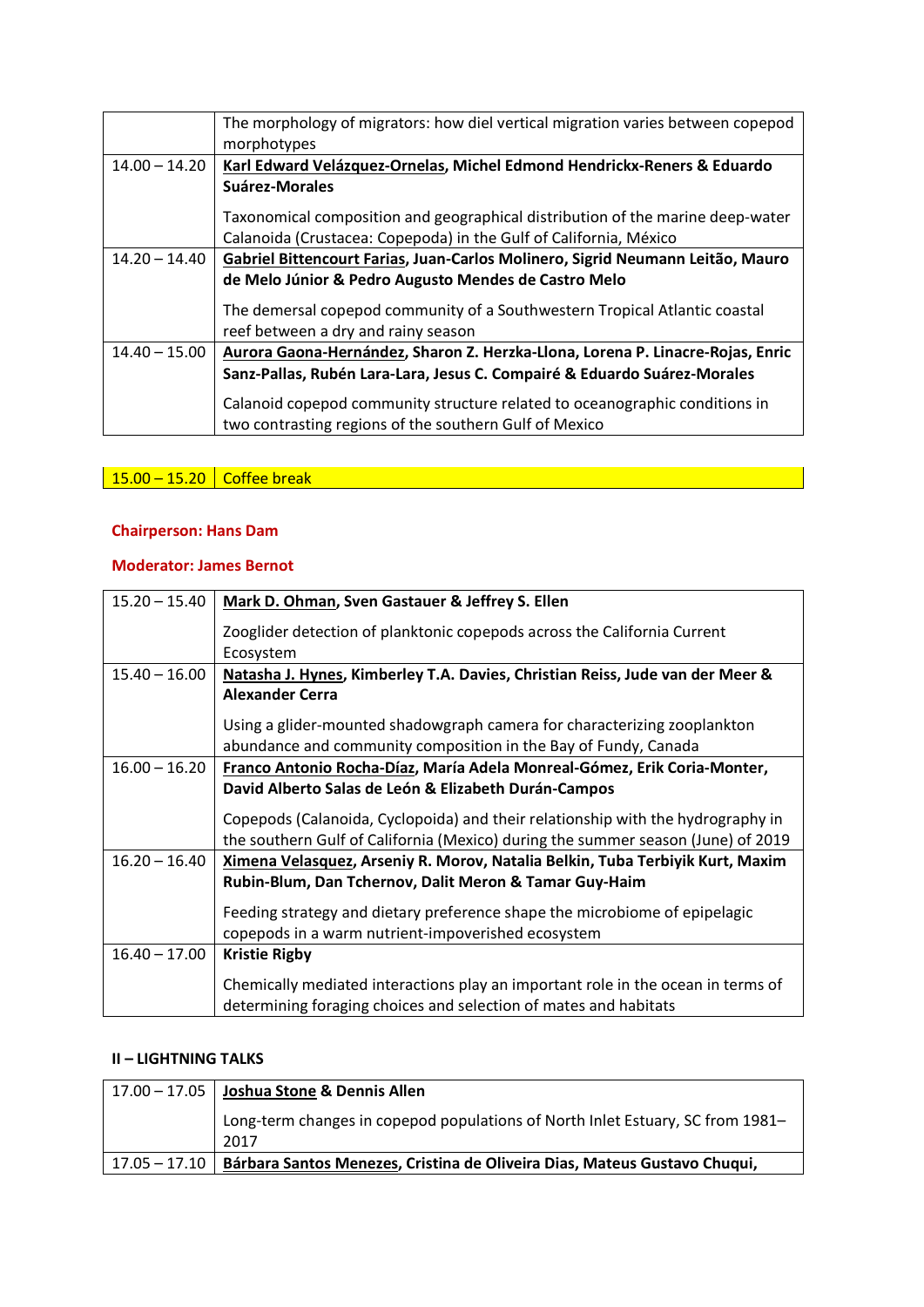|                 | Giulia Stefania de Campos, Daniel Leite Moreira & Sérgio Luiz Costa Bonecker                                                                                     |
|-----------------|------------------------------------------------------------------------------------------------------------------------------------------------------------------|
|                 | Distribution of copepod families in the euphotic zone of Southern Brazilian Bight                                                                                |
|                 | (SBB): functional traits and relation with water masses                                                                                                          |
| $17.10 - 17.15$ | Bárbara Santos Menezes, Flora Balcão Agnelli, Érica Caroline Becker, Luis C. P.                                                                                  |
|                 | de Macedo-Soares, Cristina de Oliveira Dias & Andrea Santarosa Freire                                                                                            |
|                 | Copepod functional diversity in a shallow subtropical shelf - Southwestern Atlantic                                                                              |
| $17.15 - 17.20$ | Maria Luz Fernandez de Puelles, Magdalena Gazá & Santiago Hernández León                                                                                         |
|                 | Spatial and vertical copepod distribution (0-800 m) in a W-E transect of the<br>tropical and equatorial Atlantic ocean during spring: Salvador de Bahia-Canary's |
| $17.20 - 17.25$ | Karla Campos Verdecia & José Ricardo Palomares Gracía                                                                                                            |
|                 | Egg production rate of Acartia clausi (Giesbrecht, 1889) in Bahía Concepción<br>during an annual cycle                                                           |

### **III – THEMATIC POSTERS**

**Alef Jonathan da Silva, Maria da Graça Gama Melão, Renata Polyana de Santana Campelo, Cynthia Dayanne Mello de Lima, Claudeilton Severino de Santana, Beatrice Padovanni Ferreira, Pedro Augusto Mendes de Castro Melo & Mauro de Melo Júnior**

Has an increase in non-predatory mortality of planktonic copepods occurred in face of the 2019 oil spill in Brazil?

**Mathew Holmes-Hackerd, Matthew Sasaki & Hans G. Dam**

High sensitivity respirometry shows no lingering effects of naupliar heat stress in *Acartia tonsa*

**Karen Kineippe Knupfer, Cristina de Oliveira Dias, Julia Galetti Rodrigues, Rafael André Ávila, Sérgio Luiz Costa Bonecker & Stefan Weigert**

Copepod assemblages in a subtropical area off the southern coast of Brazil during early autumn **Cristina de Oliveira Dias, Bárbara Santos Menezes, Adriana Valente Araujo & Sérgio Luiz Costa Bonecker**

Copepod assemblage structure in a tropical eutrophic estuarine system: ecological indicators and functional groups

**Karime de Araujo-Paina, Hugo Miguel Preto de Morais Sarmento, Gilmar Perbiche-Neves & Maria da Graça Gama Melão**

Variation in diversity and dissimilarity of copepods along 42 years in a shallow tropical reservoir caused by eutrophication and increase in droughts

**Filipe Guilherme Ramos Costa Neves, José Rodrigues Pereira Filho, Sigrid Neumann Leitão & Mauro de Melo Júnior**

Copepoda from an estuarine system in the northeast of Brazil

17.25 – 17.45 | Additional Q&A Session 7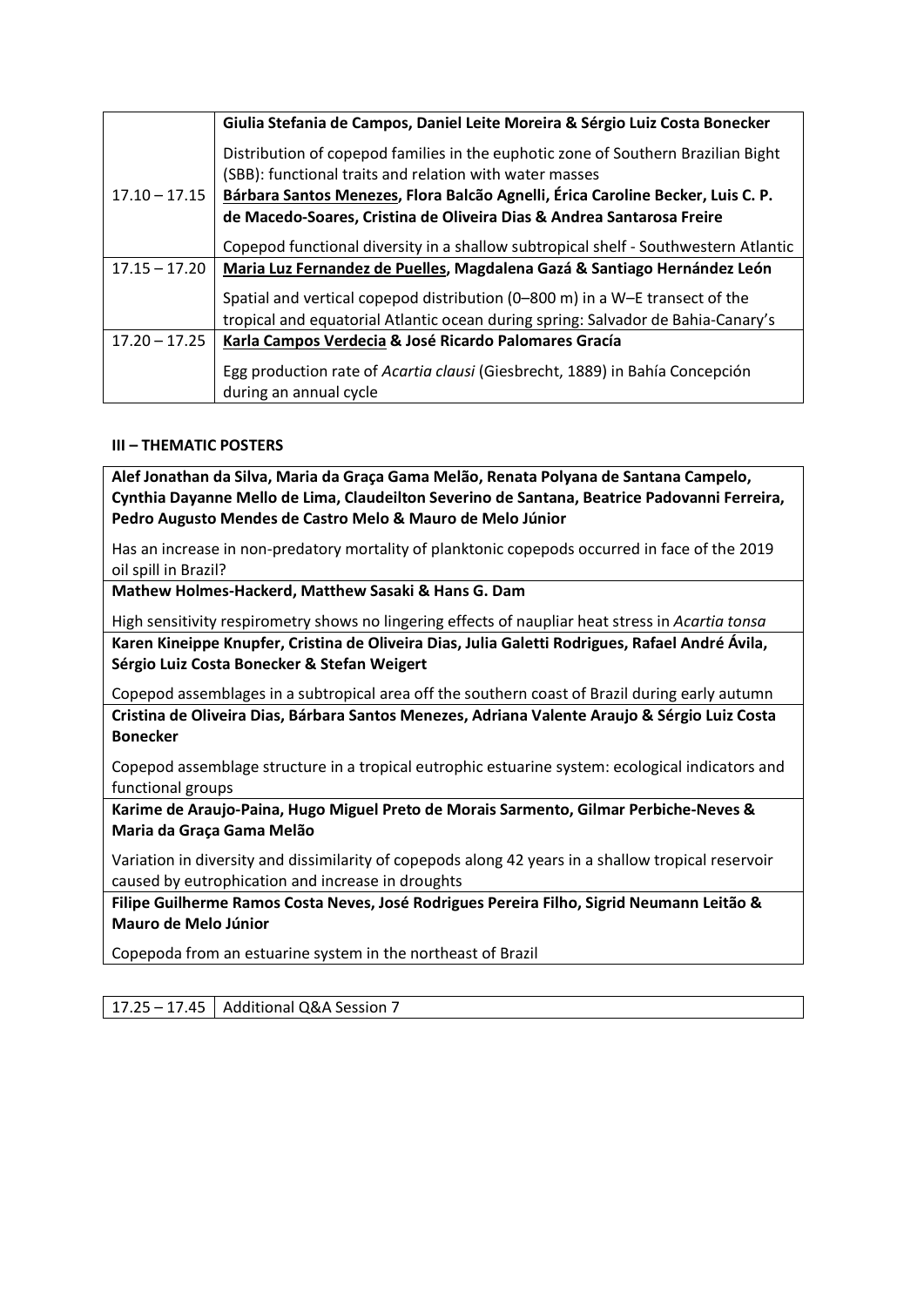#### **THURSDAY 28 JULY**

### **REGULAR SESSION 8: FRESHWATER COPEPODS II**

#### **Chairperson: Nancy Mercado Salas**

### **Moderator: Alexandra Savchenko**

### **I – ORAL PRESENTATIONS**

| $9.00 - 9.20$   | Aleksandr Novikov & Dayana Sharafutdinova                                                                                                 |
|-----------------|-------------------------------------------------------------------------------------------------------------------------------------------|
|                 | Sexual dimorphism of appendages in Canthocamptidae (Harpacticoida): role in<br>taxonomy and relationship to sexual arms race              |
| $9.20 - 9.40$   | Elena Kochanova, Tatyana Mayor & Risto Väinölä                                                                                            |
|                 | Cryptic diversification of the harpacticoid copepod Harpacticella inopinata in Lake<br><b>Baikal</b>                                      |
| $9.40 - 10.00$  | Jessica Titocci & Patrick Fink                                                                                                            |
|                 | Food quality impacts on reproductive traits, development and fatty acid<br>composition of the freshwater calanoid copepod Eudiaptomus sp. |
| $10.00 - 10.20$ | Gihan Mahmoud Idris Sharief & El Amin El Rayah Mohamed                                                                                    |
|                 | The taxonomy of six new freshwater species of cyclopoid copepods (Cyclopidae)<br>of Sudan                                                 |

## 10.20 – 10.40 Coffee break and the state of the state of the state of the state of the state of the state of t

| $10.40 - 11.00$ | Sarahi Jaime, Adrián Cervantes-Martínez, Martha A. Gutiérrez-Aguirre, Eduardo<br>Suárez-Morales, Manuel Elías-Gutiérrez & Víctor H. Delgado-Blas                                                                                                                                                                                      |
|-----------------|---------------------------------------------------------------------------------------------------------------------------------------------------------------------------------------------------------------------------------------------------------------------------------------------------------------------------------------|
|                 | Arctodiaptomus dorsalis (Marsh, 1907) (Copepoda: Calanoida), a widespread<br>species?                                                                                                                                                                                                                                                 |
| $11.00 - 11.20$ | Pedro Pereira, Alberto Vieira Borges, Hugo Sarmento. Pascal Isumbisho Mwapu,<br>Jean-Pierre Descy, François Darchambeau, Steven Bouillon. Paulo H.C.<br>Corgosinho, Eduardo Suárez-Morales, Barbara Souza, Carlos E. F. da Rocha &<br><b>Gilmar Perbiche-Neves</b><br>Copepod diversity along the Congo River Basin: a first approach |

| $11.20 - 11.25$ | Aleksandr Novikov, Dayana Sharafutdinova & Paulo H. C. Corgosinho             |
|-----------------|-------------------------------------------------------------------------------|
|                 | We know nothing about the stygofauna of microcrustaceans in the European part |
|                 | of Russia: two new genera of Copepoda in only two samples from Tatarstan      |
| $11.25 - 11.30$ | Elizabeth A. Whitmore-Stolar, Joseph K. Connolly, James M. Watkins & Lars G.  |
|                 | Rudstam                                                                       |
|                 | Recent non-native copepod introductions in Lake Erie                          |
| $11.30 - 11.35$ | Joseph K. Connolly, Brian P. O'Malley, Patrick L. Hudson, James M. Watkins,   |
|                 | Lyubov E. Burlakova & Lars G. Rudstam                                         |
|                 |                                                                               |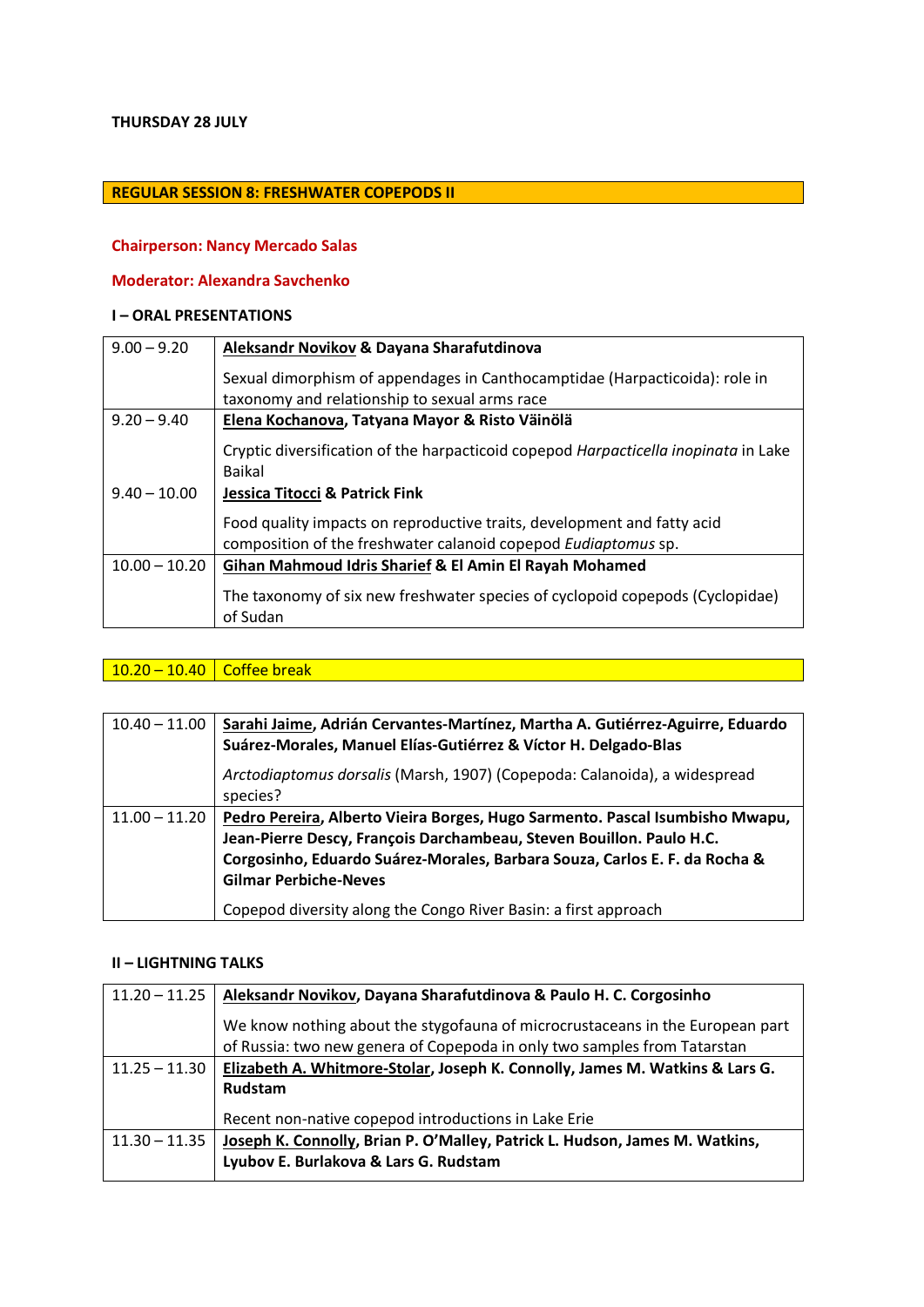| Importance of non-indigenous harpacticoids (Crustacea: Copepoda) decrease with |
|--------------------------------------------------------------------------------|
| depth in Lake Ontario                                                          |

#### **III – THEMATIC POSTERS**

**Victor Alekseev & Olga Chaban**

Some new records of continental cyclopids from the Far East of Russia

**Victor Alekseev & Natalia Sukhikh**

Tethys Sea evolution and continental Calaniformes and Cyclopiformes orders world distribution **Paulo Henrique Costa Corgosinho, Carlos Eduardo Falavigna da Rocha, Gilmar Perbiche Neves, Bruno Rocha Athayde Calixto, Ana Clara Ferraz Pereira & Edinaldo Nelson dos Santos-Silva**

A new genus and species of a Parastenocarididae Chappuis, 1940 (Copepoda, Harpacticoida) from the Espinhaço Mountain Range (Brazil), Jequitinhonha Hydrographic Basin, with unclear phylogenetic position within the Fontinalicaridinae Schminke, 2010

**Paulo Henrique Costa Corgosinho, Sanda Iepure & Aleksandr Novikov**

A new species of *Pseudomoraria* from an alpine spring of Picos de Europa, North of Spain **Natália Ferreira, Mauro de Melo Júnior & Karine Matos Magalhães**

Species richness patterns of freshwater organisms along ecological gradients **Samuel Gómez**

*Paracyclops fiersi* sp. nov. (Cyclopoida, Cyclopidae), a new freshwater cyclopoid from northwestern Mexico

**Ana Clara Ferraz Pereira, Bruno Rocha Athayde Calixto, Carlos Eduardo Falavigna da Rocha, Gilmar Perbiche Neves, Pedro Martínez Arbizu & Paulo Henrique Costa Corgosinho**

Two new Brazilian species of the genus *Parastenocaris* Kessler (Copepoda, Harpacticoida, Parastenocarididae), and first report of the genus in the Neotropical Region

**Isabela de Lima-Keppe, Bruno G. N. Pralon & Gilmar Perbiche-Neves**

The presence of a single large reservoir in a tropical river causes significant changes in the lotic patterns of composition, diversity and abundance of copepods

**Cláudio Simões de Morais Junior, Leidiane Pereira Diniz, Filipe Guilherme Ramos Costa Neves, Mauro de Melo Júnior & Odete Rocha**

Rainy season onset in copepod's life under harsh semi-arid environment

**Íttalo Luã Silva Medeiros & Mauro de Melo Júnior**

Potential vectors of propagules and the effects of their exclusion on the establishment of bromeliad copepods

**Josefa Luana de Aguiar Silva, Mauro de Melo Júnior & Viviane Lúcia dos Santos Almeida de Melo**

Non-predatory mortality of planktonic copepods in reservoirs in the Brazilian tropical semi-arid region

**Natalia Sukhikh, Denis Zavarzin & Victor Alekseev**

Origin of *Eurytemora* (*affinis* group) from the Russian Far East and Japan

11.35 – 12.00  $\vert$  Additional Q&A Session 8

 $12.00 - 13.00$  Lunch break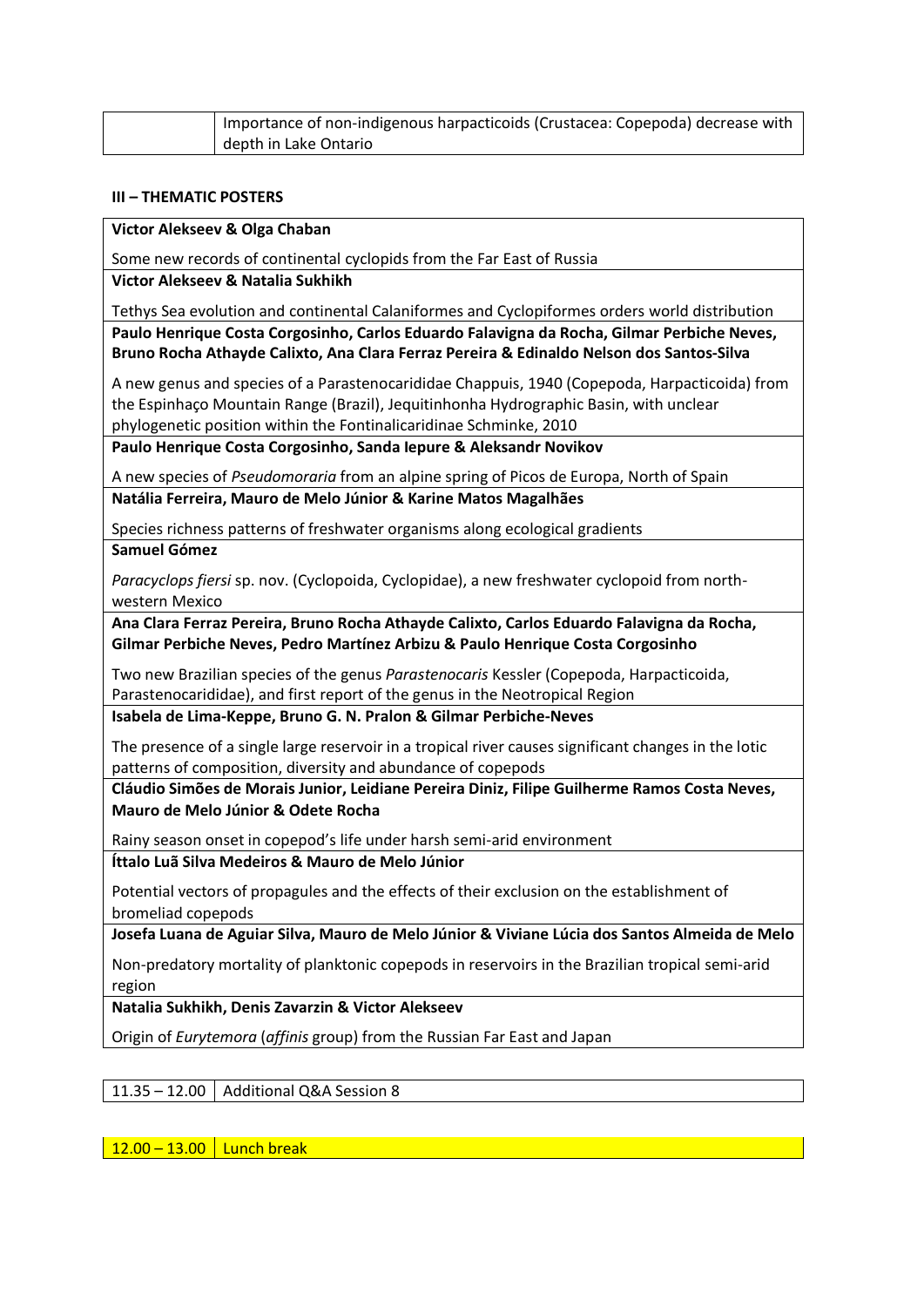| $13.00 - 14.00$ KEYNOTE LECTURE |
|---------------------------------|
| J. Rudi Strickler               |
| The copepod's domain            |

# 14.00 – 15.00 **MAXILLIPED LECTURE** by **Diana M. P. GALASSI**, President of WAC

 $15.00 - 15.20$  Coffee break

# 15.20 – 15.40 **PRESENTATION OF 2022 MONOCULUS AWARD**

| $15.40 - 17.30$ WAC BUSINESS MEETING                                                                                                                                                                                                             |
|--------------------------------------------------------------------------------------------------------------------------------------------------------------------------------------------------------------------------------------------------|
| Members of the Executive Council will present the Society's financial reports,<br>overview of activities for 2017-2022 and plans for 2022-2024<br>Online voting of WAC officers for 2022-2024: Announcement of nominees<br>standing for election |

| 18.00 | ACTIVATION OF VOTING BUTTONS FOR ELECTION OF NEW WAC OFFICERS |
|-------|---------------------------------------------------------------|
|       | (accessible to WAC members only)                              |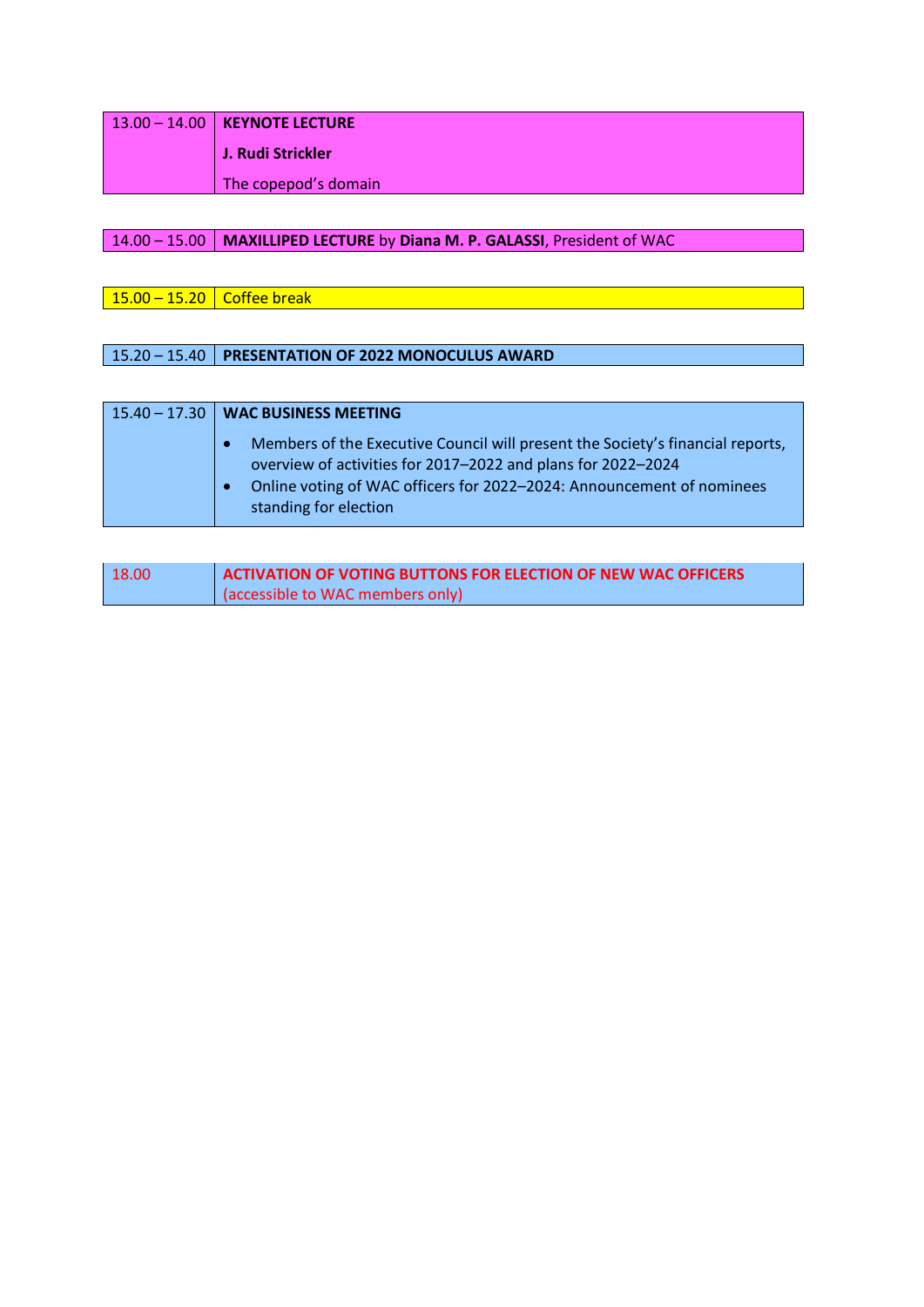### **REGULAR SESSION 9: SYMBIOTIC COPEPODS**

#### **Chairperson: Susumu Ohtsuka**

### **Moderator: Rony Huys**

**I – ORAL PRESENTATIONS**

| $9.00 - 9.20$   | Nanami Yumura, Kenta Adachi, Masato Nitta, Yusuke Kondo, Sota Komeda,<br>Kaori Wakabayashi, Jun Fukuchi, Geoffrey A. Boxshall & Susumu Ohtsuka                                                                             |
|-----------------|----------------------------------------------------------------------------------------------------------------------------------------------------------------------------------------------------------------------------|
|                 | Exploring evolutionary trends within the Pennellidae (Copepoda:<br>Siphonostomatoida) using molecular data                                                                                                                 |
| $9.20 - 9.40$   | Yusuke Nishida, Susumu Ohtsuka, Yusuke Kondo, Sadaharu Iwasaki                                                                                                                                                             |
|                 | Seasonal fluctuations in the occurrence of two species of sea lice (Crustacea:<br>Copepoda: Caligidae), Caligus sclerotinosus, and Lepeophtheirus sekii on wild red<br>seabream Pagrus major in the Seto Inland Sea, Japan |
| $9.40 - 10.00$  | Rina Hashimoto & Daisuke Uyeno                                                                                                                                                                                             |
|                 | Two species of the genus Anthessius (Copepoda: Cyclopoida: Anthessiidae)<br>associated with aplysiid gastropods from coastal waters in southern Japan                                                                      |
| $10.00 - 10.20$ | Daria A. Yurikova, Alexandra S. Savchenko & Andrey A. Prudkovsky                                                                                                                                                           |
|                 | Closing the life cycle of Monstrillopsis ferrarii Suárez-Morales and Ivanenko, 2004<br>(Copepoda: Monstrilloida): discovery of the male and the parasitic stage in the<br>White Sea                                        |
| $10.20 - 10.40$ | Quinton Marco Dos Santos, Annemariè Avenant-Oldewage, Wojciech Piasecki,<br>Kálmán Molnár, Boglárka Sellyei & Csaba Székely                                                                                                |
|                 | Triple infection of wels catfish (Silurus glanis) by three distinct Ergasilidae in the<br>Danube River basin, Hungary                                                                                                      |

10.40 – 11.00 Coffee break

### **Chairperson: Alexandra Savchenko**

#### **Moderator: Daria Yurikova**

| $11.00 - 11.20$ | Melita M. Sebone & Susan M. Dippenaar                                                                                                                          |
|-----------------|----------------------------------------------------------------------------------------------------------------------------------------------------------------|
|                 | Sphyriidae females infecting marine teleosts off the South African coast                                                                                       |
| $11.20 - 11.40$ | Maxwell Barson, Atridah Mulonga, Bruce Clegg, Tamuka Nhiwatiwa & Tatenda<br>Dalu                                                                               |
|                 |                                                                                                                                                                |
|                 | Impact of climate change on persistence of a Lernaea cyprinacea Linnaeus 1758<br>(Copepoda: Lernaeidae) infestation on fish species in a man-made reservoir in |
|                 | Zimbabwe                                                                                                                                                       |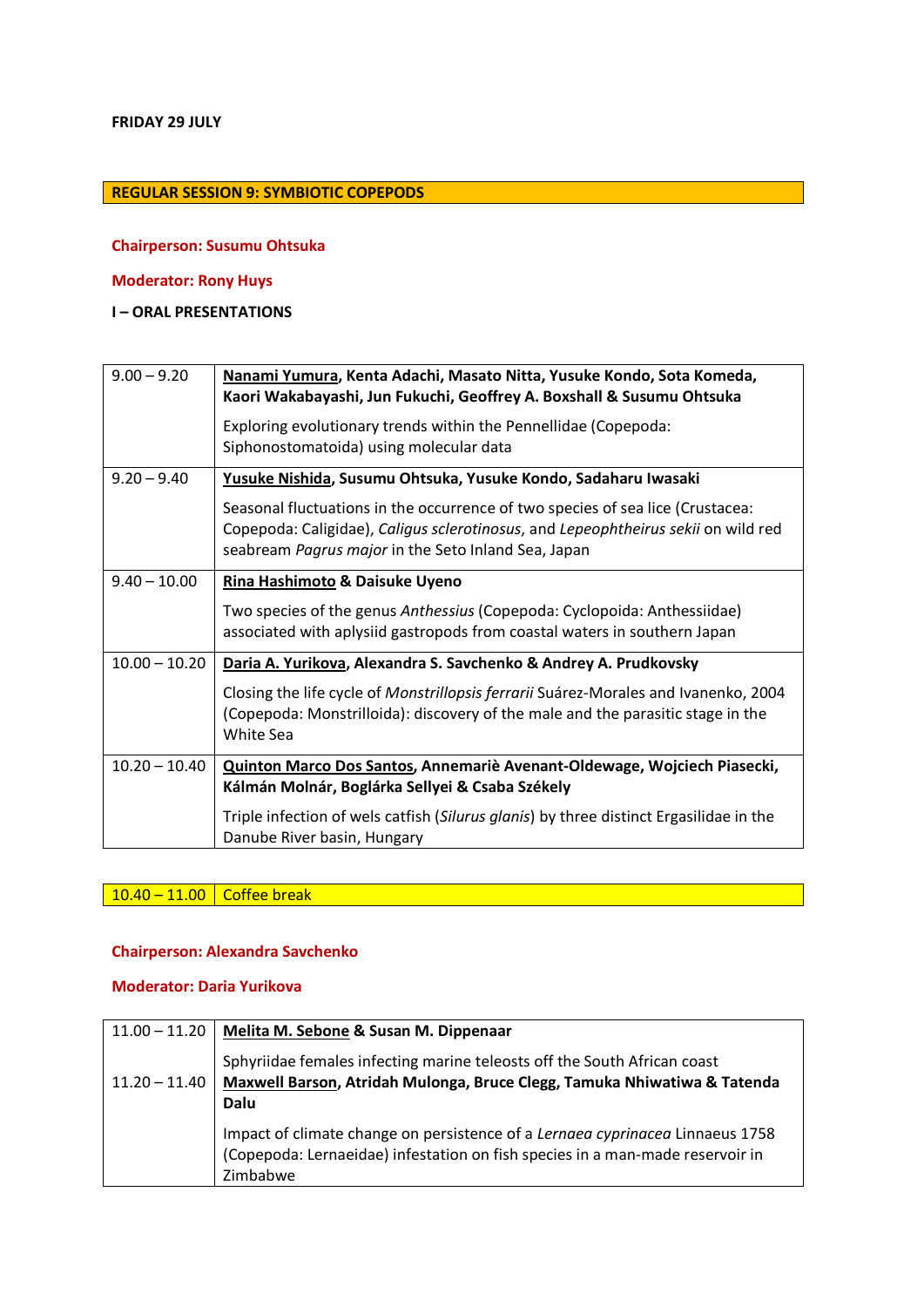| $11.40 - 12.00$ | James Omondi Outa, Quinton Marco Dos Santos, Annemariè Avenant-Oldewage<br>& Franz Jirsa                |
|-----------------|---------------------------------------------------------------------------------------------------------|
|                 | Parasitic copepods of cichlids from Lake Victoria, East Africa: indicators of<br>environmental changes? |

 $12.00 - 13.00$  Lunch break

| 13.00 – 13.20 Julianne Kalman Passarelli, Danny Tang & Larry G. Allen                                                                                                          |
|--------------------------------------------------------------------------------------------------------------------------------------------------------------------------------|
| A redescription of Lepeophtheirus longipes Wilson, 1905 (Copepoda; Caligidae)<br>parasitic on giant sea bass, Stereolepis gigas Ayres, 1859 (Polyprionidae), off<br>California |

### **II – LIGHTNING TALKS**

| $13.20 - 13.25$ | Yusuke Kondo, Sota Komeda, Susumu Ohtsuka, Panakkool Thamban Aneesh,<br>Tran Manh Ha, Pham The Thu, Sho Toshino, Akane Iida & Jun Nishikawa |
|-----------------|---------------------------------------------------------------------------------------------------------------------------------------------|
|                 | An account on all copepodid stages of Paramacrochiron tridentatum Ohtsuka, Ha                                                               |
|                 | & Thu 2020 (Copepoda: Cyclopoida: Macrochironidae) associated with the                                                                      |
|                 | rhizostome jellyfish Versurigaana dyoneme with notes on its affinity to the                                                                 |
|                 | lichomolgoid complex                                                                                                                        |
| $13.25 - 13.30$ | Rodrigo Bravin Narciso, Diego Henrique Mirandola Dias Vieira & Reinaldo José                                                                |
|                 | da Silva                                                                                                                                    |
|                 | Parasitic ergasilid fauna (Copepoda: Ergasilidae) of freshwater fishes from three                                                           |
|                 | rivers of the State of São Paulo, Brazil                                                                                                    |
| $13.30 - 13.35$ | <b>Christopher Marshall, Joseph Connolly &amp; Patrick Hudson</b>                                                                           |
|                 | Distribution and ecology of <i>Ergasilus cotti</i> (Kellicott 1892) from mottled sculpin                                                    |
|                 | and rainbow darter                                                                                                                          |
| $13.35 - 13.40$ | Beric M. Gilbert, Milen Nachev, Bernd Sures & Annemariè Avenant-Oldewage                                                                    |
|                 |                                                                                                                                             |
|                 | Stable isotope fractionation patterns reveal dietary shifts among developmental                                                             |
|                 | stages of Argulus japonicus (Crustacea: Branchiura)                                                                                         |

#### **III – THEMATIC POSTERS**

**João Victor Couto, Fabiano Paschoal, José Luis Luque & Felipe Bisaggio Pereira**

*Colobomatus* sp. (Cyclopoida: Philichthyidae) parasitic in the interorbital canals of *Diapterus rhombeus* (Cuvier, 1829) (Actinopterygii: Gerreidae) from the Sepetiba Bay, southeastern Brazil

**Ilhem Hamdi, Margarida Hermida, Seyit Ali Kamanli & Argun Akif Özak**

Caligid parasites of some sparid fishes from Madeira Island (Portugal, Atlantic)

**João Victor Couto, Aldenice de Nazaré Peireira, José Luis Luque, Fabiano Paschoal & Felipe Bisaggio Pereira**

Two species of *Acusicola* Cressey, 1970 (Cyclopoida: Ergasilidae) parasitic on actinopterygian fish off Brazil

**Vahid Sepahvand**

*Clausidium* copepods and their ghost shrimps hosts: mutualism or parasitism?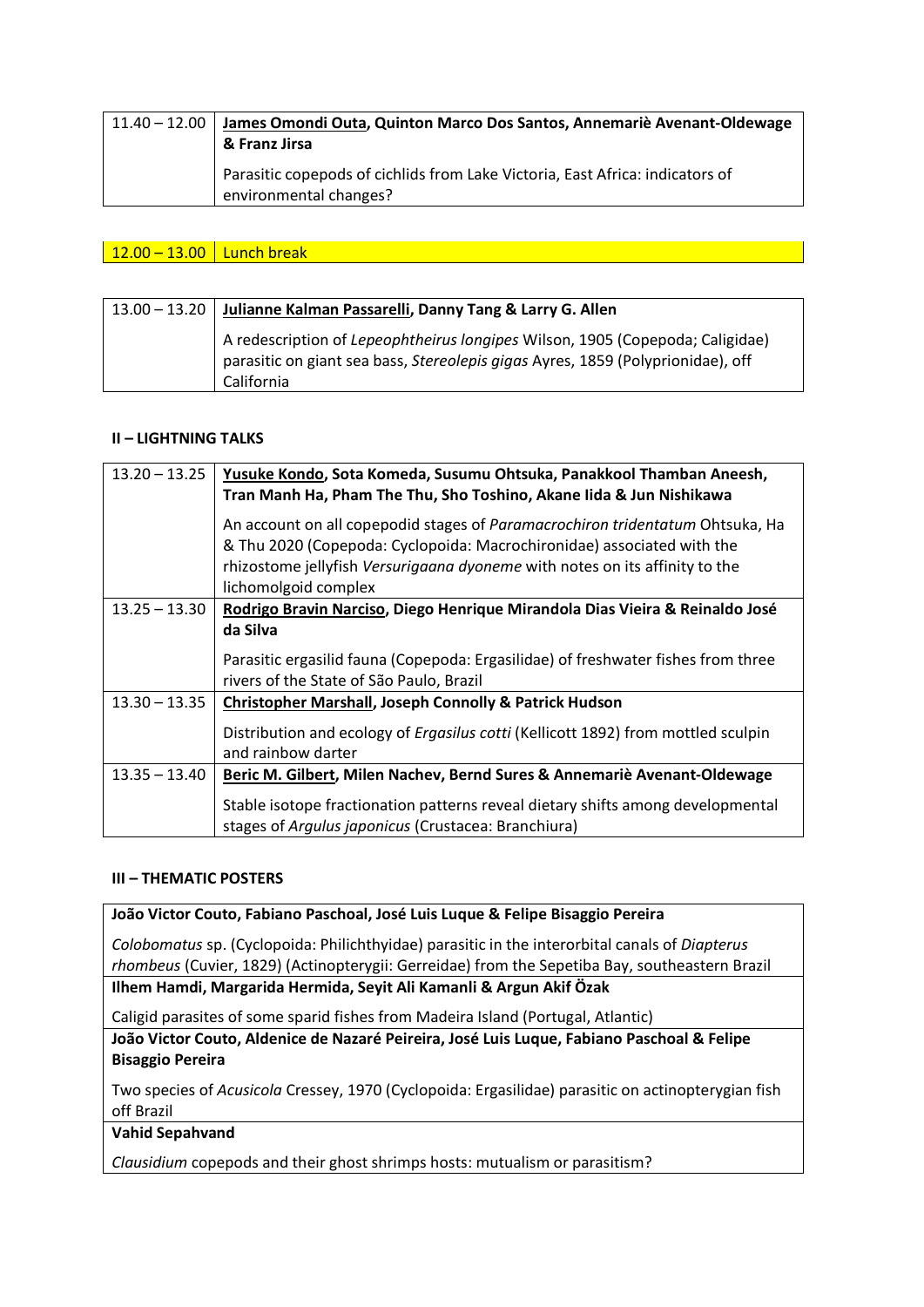#### **Terue Kihara & Pedro Martínez Arbizu**

Distribution of the copepod genus *Stygiopontius* (Siphonostomatoida, Dirivultidae) in the Indian Ocean deep-sea hydrothermal vents

**Ricardo Palomares-García, José Raúl Morales-Ávila & Ricardo J. Saldierna-Martínez**

Novel interaction between *Microsetella norvegica* (Copepoda) and *Pleurobrachia bachei* (Ctenophora) reveals micropredation, parasitism and protelean life cycle

13.40 – 14.00  $\vert$  Additional Q&A Session 9

### **SYMPOSIUM 3: LIVING UNDERGROUND: DIVERSITY, ECOLOGY AND EVOLUTION OF GROUNDWATER COPEPODS**

**Co-convenors: Diana Galassi (University of L'Aquila) & Tiziana Di Lorenzo (Istituto di Ricerca sugli Ecosistemi Terrestri, Consiglio Nazionale delle Ricerche – IRET-CNR)**

#### **Moderator: Maria Cristina Bruno**

| $14.00 - 14.40$ | <b>Anton Brancelj</b>                                                                                                 |
|-----------------|-----------------------------------------------------------------------------------------------------------------------|
|                 | Subterranean Copepoda in Southeast Asia - what do we know about them?                                                 |
| $14.40 - 15.20$ | <b>Paulo Corgosinho</b>                                                                                               |
|                 | Living between the grains: What do we know about the systematics,                                                     |
|                 | biogeography and phylogenetic position of the family Parastenocarididae?                                              |
| $15.20 - 15.40$ | Coffee break                                                                                                          |
| $15.40 - 16.20$ | Tiziana Di Lorenzo                                                                                                    |
|                 | Do groundwater copepods have narrower trait ranges than surface-water<br>copepods?                                    |
| $16.20 - 17.00$ | <b>Eduardo Suárez-Morales</b>                                                                                         |
|                 | Living in Xibalbás realm: diversity, distribution and conservation of anchialine<br>copepods of the Yucatán Peninsula |

23.59 **ONLINE VOTING OF NEW WAC OFFICERS CLOSES**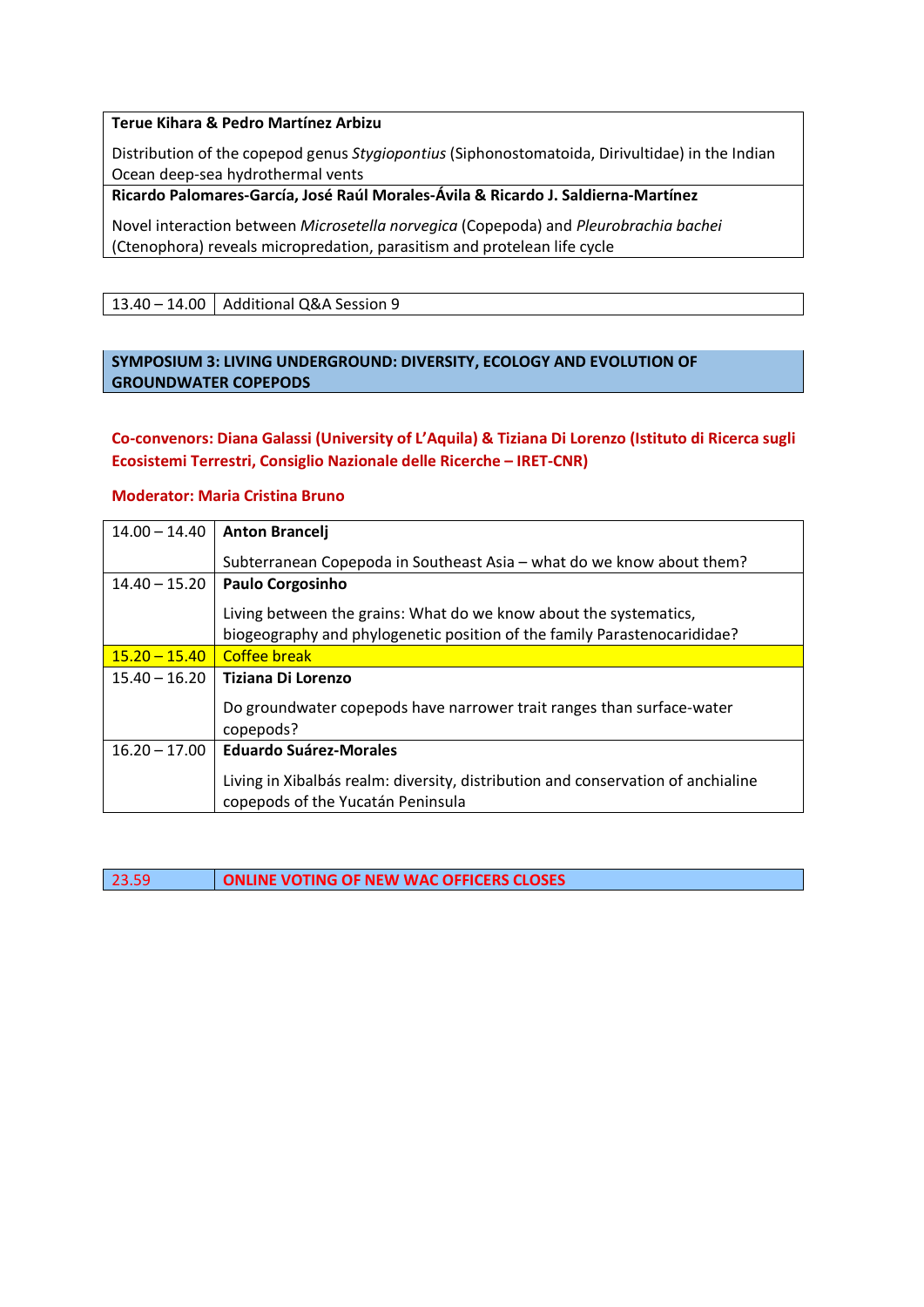#### **SATURDAY 30 JULY**

### **SYMPOSIUM 4: COPEPODA FROM SURFACE FRESHWATER HABITATS**

# **Co-convenors: Nancy Mercado Salas (Leibniz Institute for the Analysis of Biodiversity Change) & Grace Wyngaard (James Madison University)**

#### **Moderator: Tiziana Di Lorenzo**

| $9.00 - 9.40$   | La-orsri Sanoamuang                                                        |
|-----------------|----------------------------------------------------------------------------|
|                 | Diaptomid copepod diversity and zoogeographic distribution in freshwater   |
|                 | ecosystems of the lower Mekong River Basin (Calanoida: Diaptomidae)        |
|                 |                                                                            |
| $9.40 - 10.20$  | Nancy Mercado Salas, Sahar Khodami, Pedro Martínez Arbizu, Diego Fontaneto |
|                 | & Alejandro Martínez                                                       |
|                 |                                                                            |
|                 | Copepods in oddly investigated continental habitats: the phytotelmata case |
| $10.20 - 10.40$ | Coffee break                                                               |
| $10.40 - 11.20$ | Gilmar Perbiche Neves, Victor Satoru Saito, Hugo Sarmento, Alberto Vieira  |
|                 | Borges, Pascal Isumbisho Mwapu, Jean Pierre Descy, François Darchambeau,   |
|                 | Steven Bouillon, Pedro Pereira, Karime Araújo Paina, Paulo H. Corgosinho,  |
|                 | Eduardo Suárez-Morales & Carlos Eduardo Falavigna da Rocha                 |
|                 |                                                                            |
|                 | Neotropical and Afrotropical freshwater copepods: recent advances          |
| $11.20 - 12.00$ | Grace Wyngaard, Maxim Zagoskin & Andrey Grishanin                          |
|                 |                                                                            |
|                 | The curious cases of the shrinking genomes: Copepods as a puzzle piece in  |
|                 | understanding chromatin diminution                                         |
|                 |                                                                            |

### $12.00 - 13.00$  Lunch break

### **REGULAR SESSION 10: GENOMICS, GENETICS AND BARCODING**

### **Chairperson: James Bernot**

#### **Moderator: Alexandra Savchenko**

### **I – ORAL PRESENTATIONS**

| $13.00 - 13.20$ | Katja Uhlenkott, Sven Rossel, Janna Peters, Annemiek Vink & Pedro Martínez<br><b>Arbizu</b>                                                |
|-----------------|--------------------------------------------------------------------------------------------------------------------------------------------|
|                 | Investigating meiobenthic copepods from the Clarion-Clipperton Fracture Zone<br>with MALDI-TOF MS and DNA-barcoding                        |
| $13.20 - 13.40$ | Dilara Bakmaz, Serdar Sönmez & Ertan Mahir Korkmaz                                                                                         |
|                 | Species delimitation of Arenosetella spp. (Harpacticoida; Ectinosomatidae) living<br>along the Turkish coasts with dual barcoding analysis |
| $13.40 - 14.00$ | Miguel A. Martinez-Mercado, Clara M. Hereu, Aurora Gaona-Hernández, Anaid                                                                  |
|                 | Saavedra-Flores, Javier-Robles-Flores, Eduardo Suárez-Morales, Clara E. Galindo-                                                           |
|                 | Sánchez & Sharon Z. Herzka                                                                                                                 |
|                 | Multilocus metabarcoding for calanoid copepod diversity assessment in the                                                                  |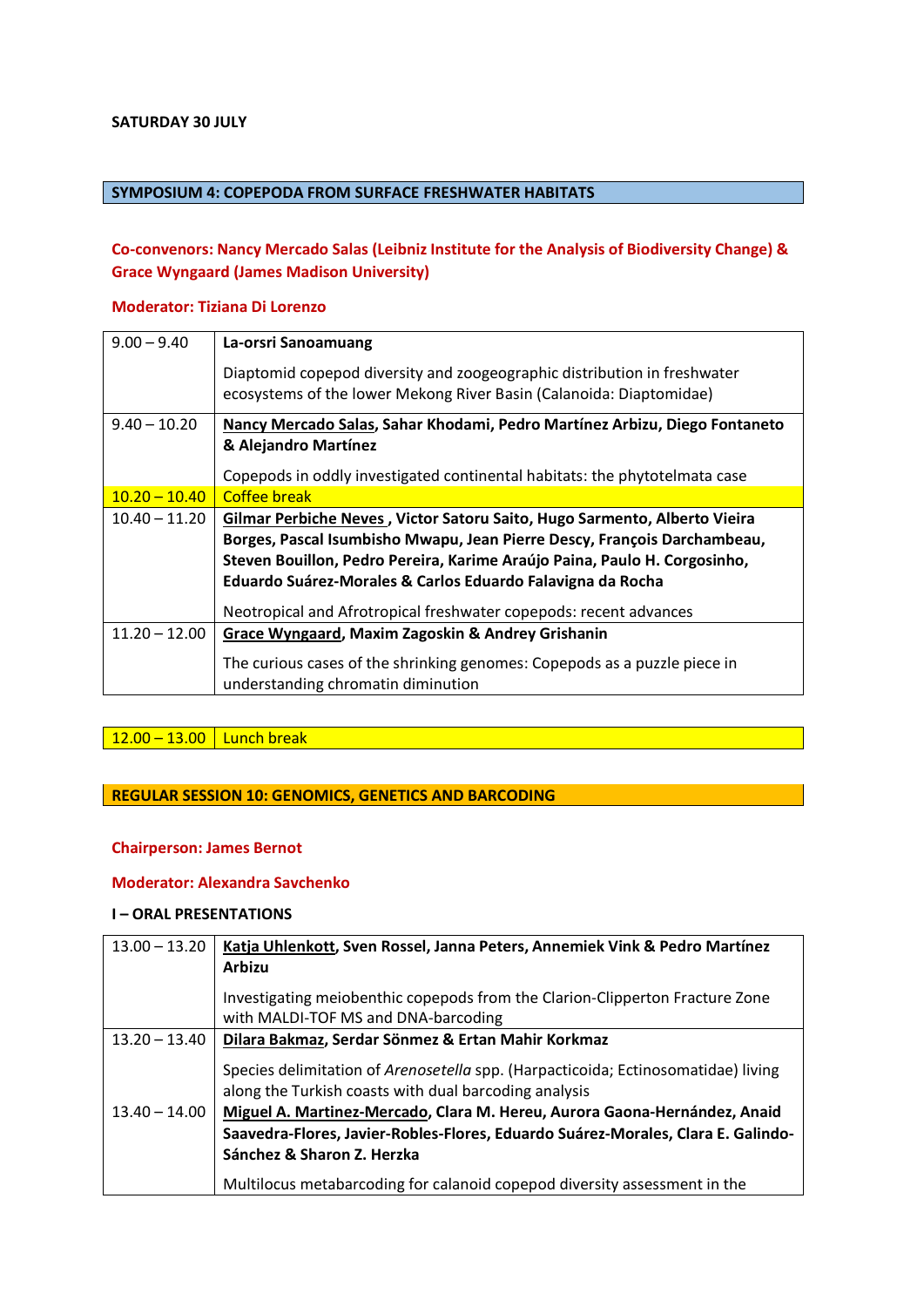|                 | epipelagic central Gulf of Mexico                                                                                                                                               |
|-----------------|---------------------------------------------------------------------------------------------------------------------------------------------------------------------------------|
| $14.00 - 14.20$ | Stephanie A. Matthews, Leocadio Blanco-Bercial & Mark D. Ohman                                                                                                                  |
|                 | A trait-based analysis of connectivity among epipelagic and mesopelagic copepod<br>communities across the North Pacific Basin assessed by metabarcoding                         |
| $14.20 - 14.40$ | Sven Rossel, Patricia Kaiser, Maya Bode-Dalby, Jasmin Renz, Silke Laakmann,                                                                                                     |
|                 | Holger Auel, Wilhelm Hagen, Pedro Martínez Arbizu & Janna Peters                                                                                                                |
|                 | Proteomic fingerprinting enables quantitative biodiversity assessments of species<br>and ontogenetic stages in Calanus congeners (Copepoda, Crustacea) from the<br>Arctic Ocean |
| $14.40 - 15.00$ | Jens Boyen, Alberto Ribes-Navarro, Naoki Kabeya, Óscar Monroig, Annelien                                                                                                        |
|                 | Rigaux, Patrick Fink, Pascal Hablützel, Juan Carlos Navarro & Marleen De Troch                                                                                                  |
|                 | Functional characterization reveals a diverse repertoire of copepod                                                                                                             |
|                 | polyunsaturated fatty acid biosynthesis genes                                                                                                                                   |

15.00 – 15.20 Coffee break

# **Chairperson: Grace Wyngaard**

# **Moderator: Rony Huys**

| $15.20 - 15.40$ | Quinton Marco Dos Santos, Nehemiah Mogoi Rindoria, Nyasha Mabika,<br>Maxwell Barson & Annemariè Avenant-Oldewage  |
|-----------------|-------------------------------------------------------------------------------------------------------------------|
|                 | Genetic characterisation and phylogenetic study of four Lamproglena (Copepoda:<br>Lernaeidae) species from Africa |
| $15.40 - 16.00$ | <b>Aimee Deconinck &amp; Chris Willett</b>                                                                        |
|                 | Hybridization does not produce heterosis for hypoxia in Tigriopus californicus                                    |
| $16.00 - 16.20$ | James P. Bernot                                                                                                   |
|                 | Towards an AHE probe set for copepod phylogenomics                                                                |

| $16.20 - 16.25$ | Yu Zang, Jianwei Chen, Chang Chen, Zeqi Zheng, Zhihao Zhang, Huan Zhang,<br>Hongju Chen, Guangxing Liu & Yunyun Zhuang                     |
|-----------------|--------------------------------------------------------------------------------------------------------------------------------------------|
|                 | DNA metabarcoding reveals the high genetic diversity of in situ diet and symbiont<br>assembly in marine copepods                           |
| $16.25 - 16.30$ | Yunzhi Feng, Dong Sun, Qianwen Shao & Chunsheng Wang                                                                                       |
|                 | Biodiversity and diel vertical migration of copepod community revealed by eDNA<br>metabarcoding in the northwestern tropical Pacific Ocean |
| $16.30 - 16.35$ | Javier Urbán Olivares, José Miguel Carreto Romero, Elizabeth Ortega Mayagoitia<br>& Jorge Ciros Peréz                                      |
|                 | Assembly, annotation, and phylogenetic analysis of the mitochondrial genomes of<br>Leptodiaptomus copepods                                 |
| $16.35 - 16.40$ | José Miguel Carreto-Romero & Elizabeth Ortega-Mayagoitia                                                                                   |
|                 | Patterns of genome size evolution in calanoid copepods: phylogenetic signal and<br>habitat effects                                         |